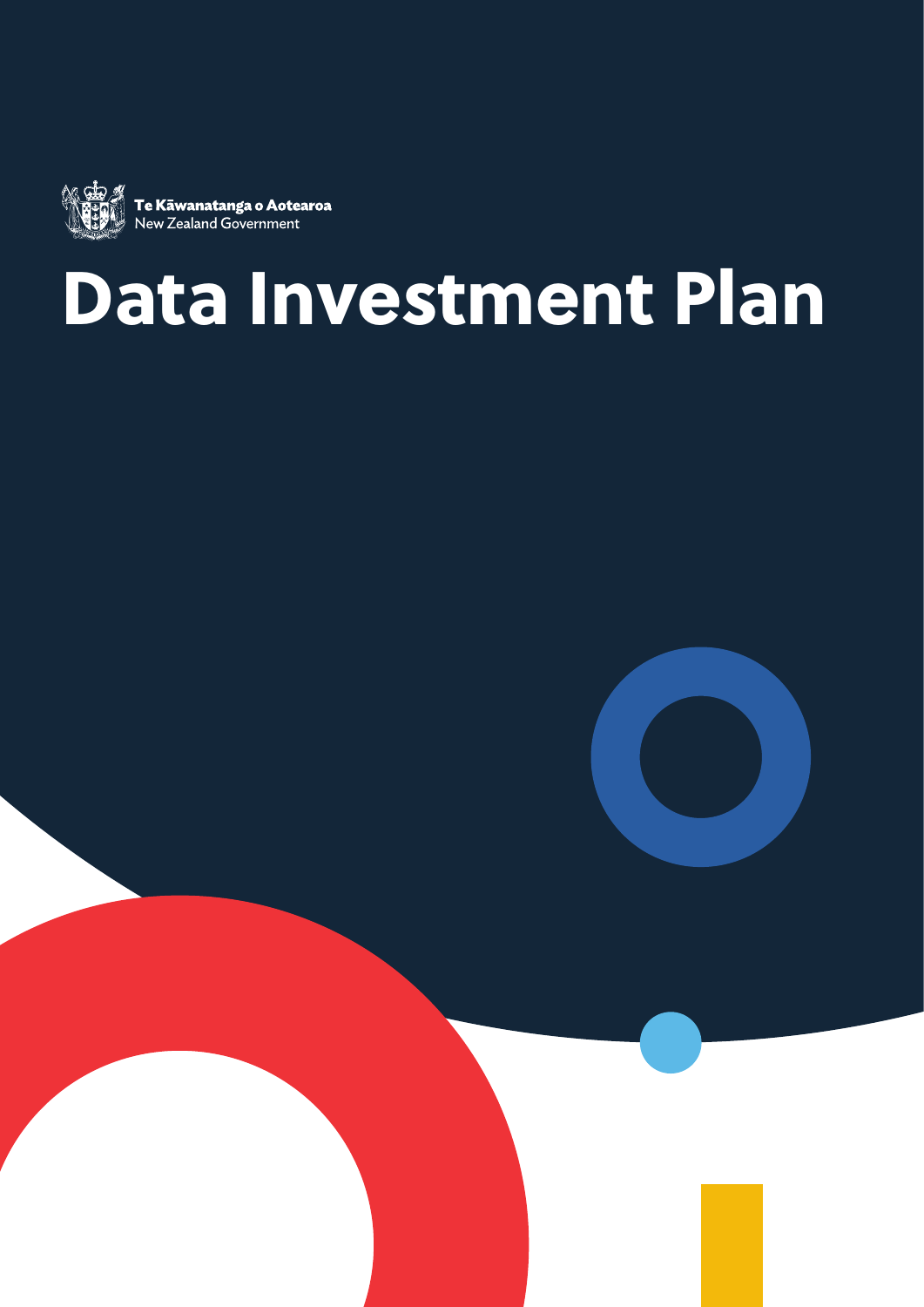'e Kāwanatanga o Aotearoa lew Zealand Government

#### Crown Copyright ©

Unless otherwise stated, this work is licensed under the Creative Commons Attribution (CC-BY) 4.0 International Licence. Except for any photographs, you are free to copy, distribute, and adapt the work, as long as you attribute the work to the New Zealand Government and abide by the other licence terms. To view a copy of this licence, visit Creative Commons Attribution 4.0 International Licence. To reuse a photograph please seek permission by sending a request to the attributed image owner.

Please note that neither the New Zealand Government emblem nor the New Zealand Government logo may be used in any way which infringes any provision of the Flags, Emblems, and Names Protection Act 1981 or would infringe such provision if the relevant use occurred within New Zealand. Attribution to the New Zealand Government should be in written form and not by reproduction of any emblem or the New Zealand Government logo.

If you publish, distribute, or otherwise disseminate this work (or any part of it) to the public without adapting it, the following attribution statement should be used:

Source: Information Group "Data Investment Plan" (10 November 2021). Licensed by the New Zealand Government for re-use under the Creative Commons Attribution 4.0 International Licence.

If you adapt this work in any way, or include it in a collection, and publish, distribute, or otherwise disseminate that adaptation or collection to the public, the following attribution statement should be used:

This work uses material sourced from the Information Group, which is licensed by the New Zealand Government for re-use under the Creative Commons Attribution 4.0 International Licence.

Version 1.1.1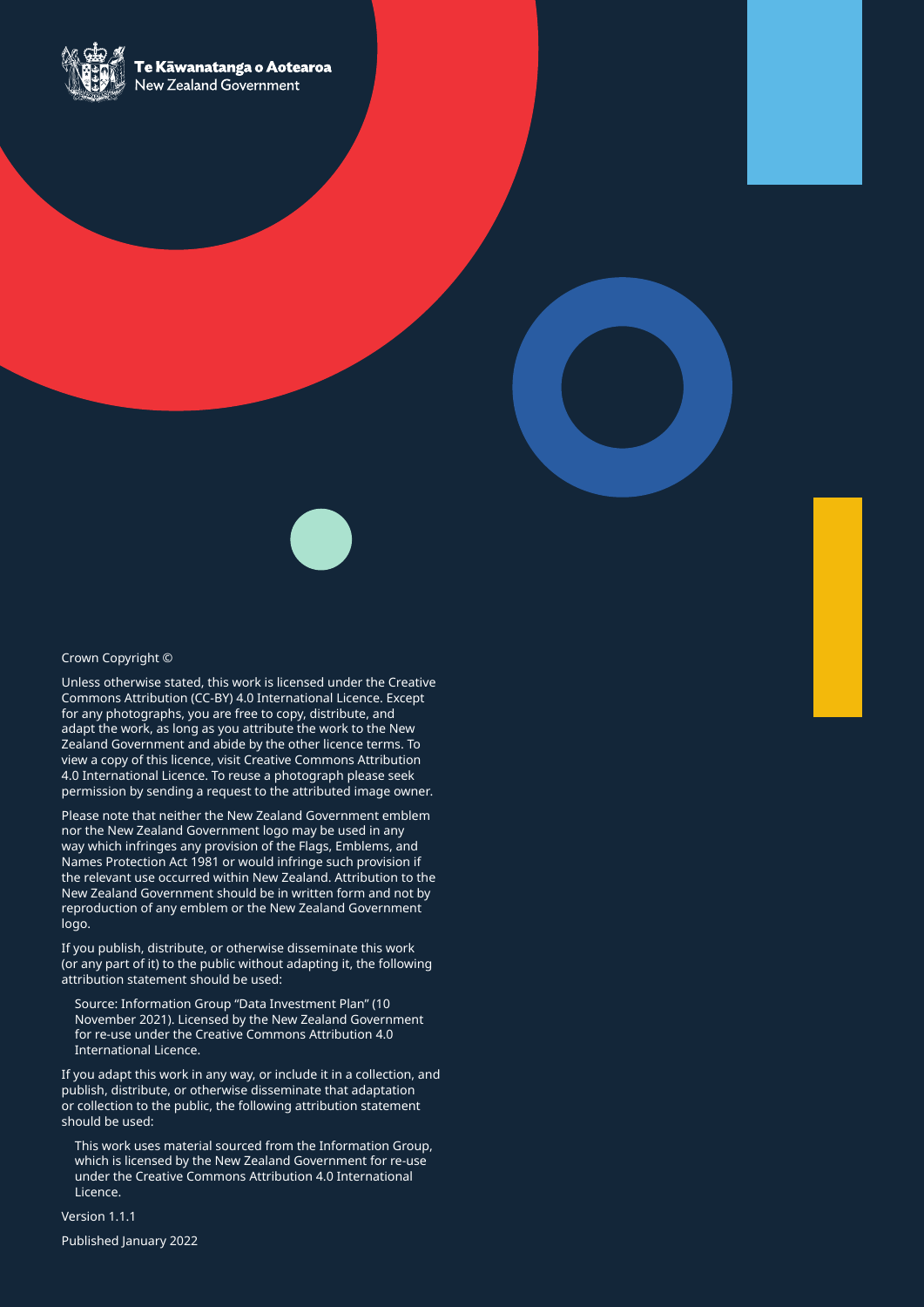# **Contents**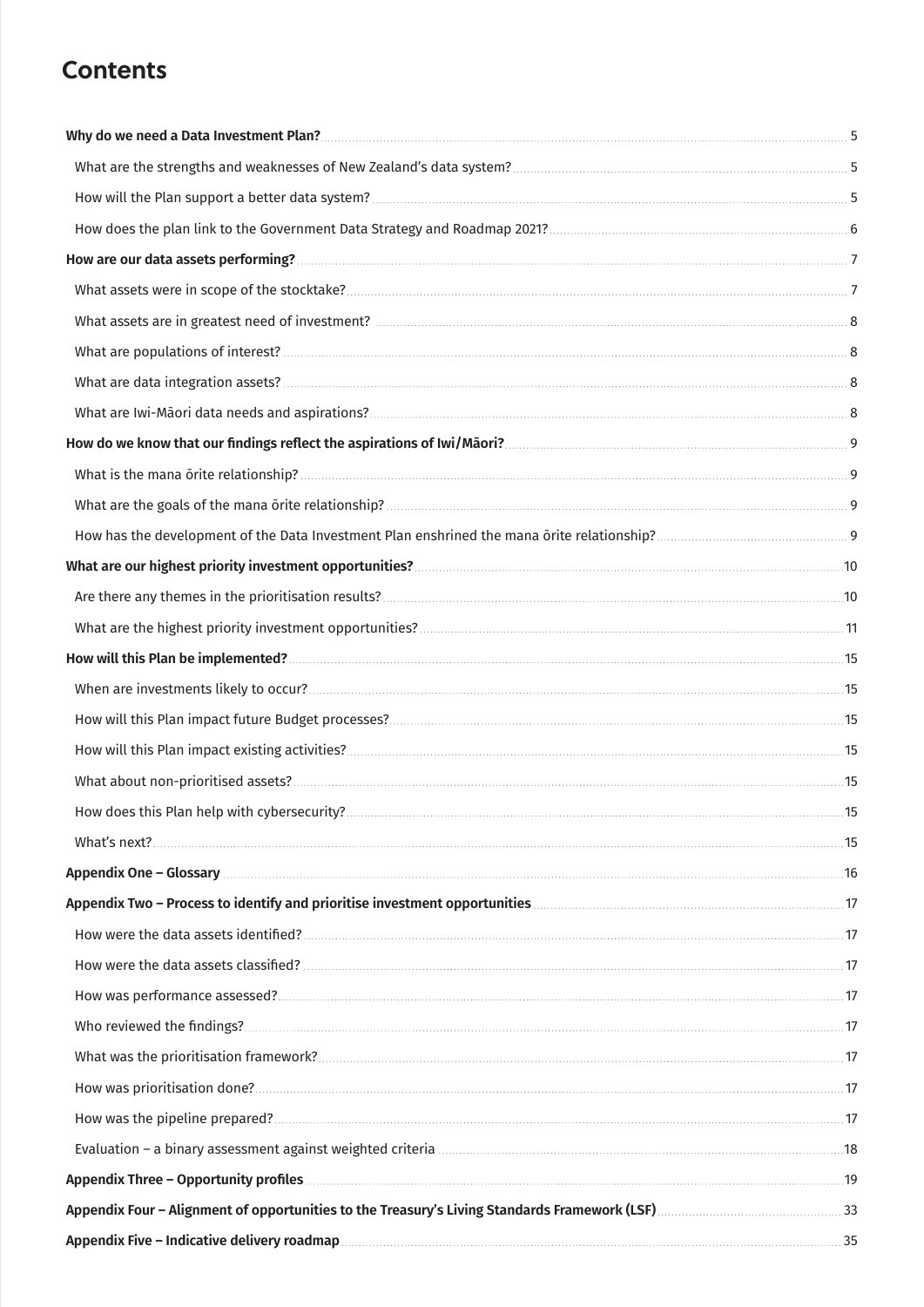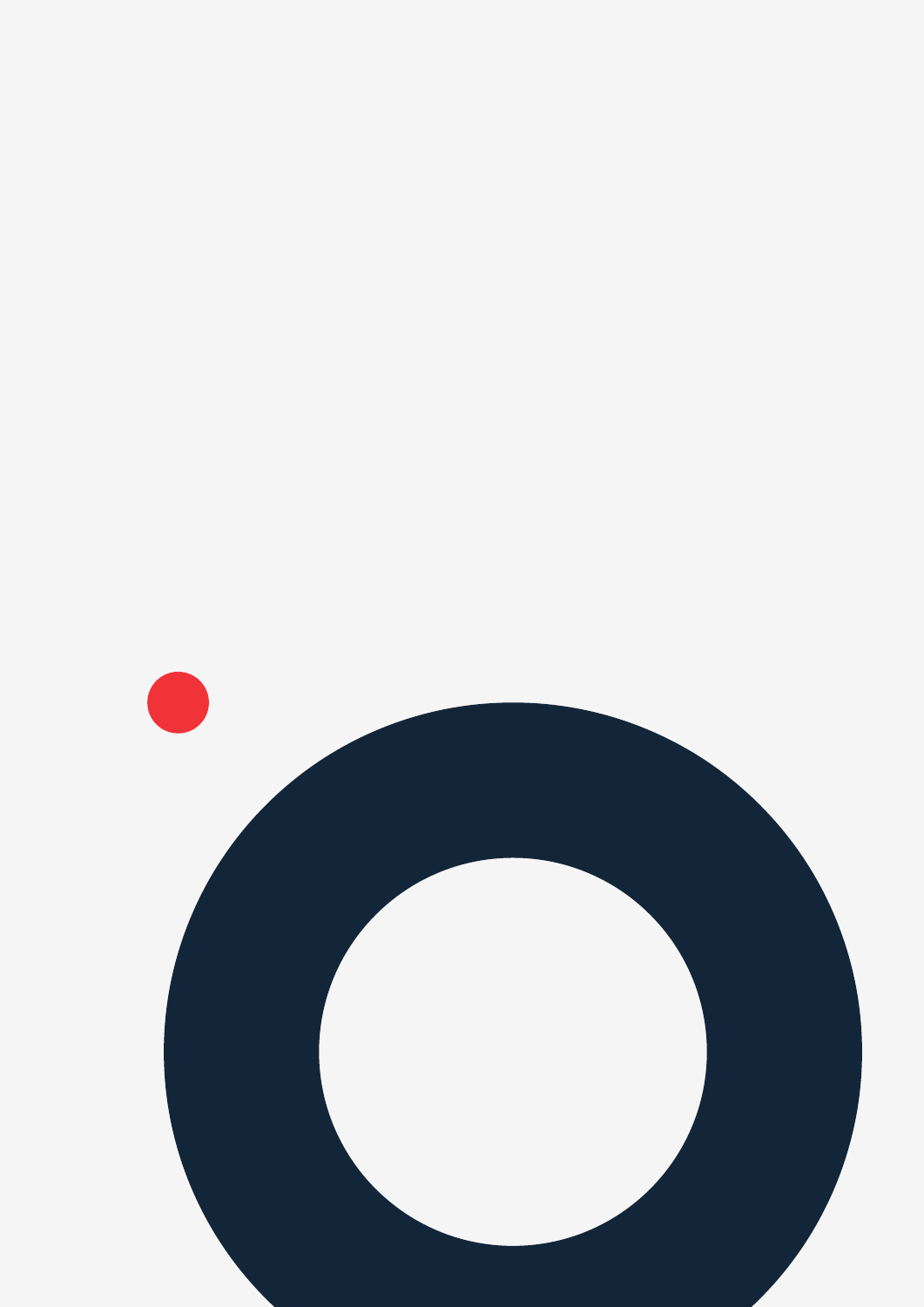## **Why do we need a Data Investment Plan?**

Data has the ability to improve the lives of New Zealanders today and for generations to come. It is increasingly shaping our daily lives, our decisions, and our interactions. It is paramount for New Zealanders to have access to information they can trust.

The government holds and uses a vast amount of data on behalf of New Zealanders. This is an enduring asset that needs to be carefully curated. However, we cannot stand still; we must look to the future and identify the data needs of tomorrow.

The purpose of this Data Investment Plan (the Plan) is to support government agencies to maximise the value of our current data assets, help Ministers invest strategically and sustainably to meet future needs, and to assist Iwi and Māori to work with the Crown to establish priorities for data investment to meet Te Tiriti responsibilities.

## **What are the strengths and weaknesses of New Zealand's data system?**

New Zealand's government data system has many strengths. These include robust statistical design, data standards, reliable detailed economic datasets, and innovative national wellbeing and social insight measures.

New Zealand is also considered a world leader in its use and integration of administrative data, and in the development and implementation of frameworks that engender trust in how data is used (e.g. Ngā Tikanga Paihere and Five Safes Frameworks, the Algorithm Charter for Aotearoa New Zealand, and the Data Protection and Use Policy).

While we should celebrate these strengths and continue to lead in these areas, we must also acknowledge there are frailties and key gaps in the government's data systems. This limits the data system's ability to support government, community and individual decision making, as well as our ability to measure the outcomes that we are trying to achieve.

A major cause of our data limitations is that our investment in data can be piecemeal, uncoordinated, and tactical rather than cohesive and strategic. This leads to:

- inconsistent, duplicate and patchy data especially in relation to Iwi and Māori data needs
- critical gaps where no single programme has been able to make a case for investment
- delayed investments despite it sometimes taking 10 years to build a useful data set
- technological deficits, which impact the interoperability, accuracy and reliability of the data system and reinforce the need for legacy systems, and;
- difficulty in maintaining and improving practice in areas such as data security and data infrastructure.

## **How will the Plan support a better data system?**

This is the first phase in a multi-year programme that will explore our data assets, the infrastructure that surrounds them, and the capabilities required to unleash them.

The project has:

- helped government agencies, both individually and collectively, to understand their data assets and how they are used, and;
- sought Iwi-Māori input into the representation and presentation of Māori in government data and how data can be used to support the realisation of Iwi-Māori aspirations.

The Plan provides the government with a comprehensive view of data asset investment opportunities. This supports a more strategic, coordinated and systematic approach to data investment by:

- helping agencies make better (baseline-funding) investment decisions relating to their existing assets
- helping agencies identify opportunities for improvement and to develop collaborative joint Budget bids, and;
- supporting Ministers and system leads (e.g. the Treasury, the Government Chief Data Steward and the Government Chief Digital Officer) better understand the data asset investment environment.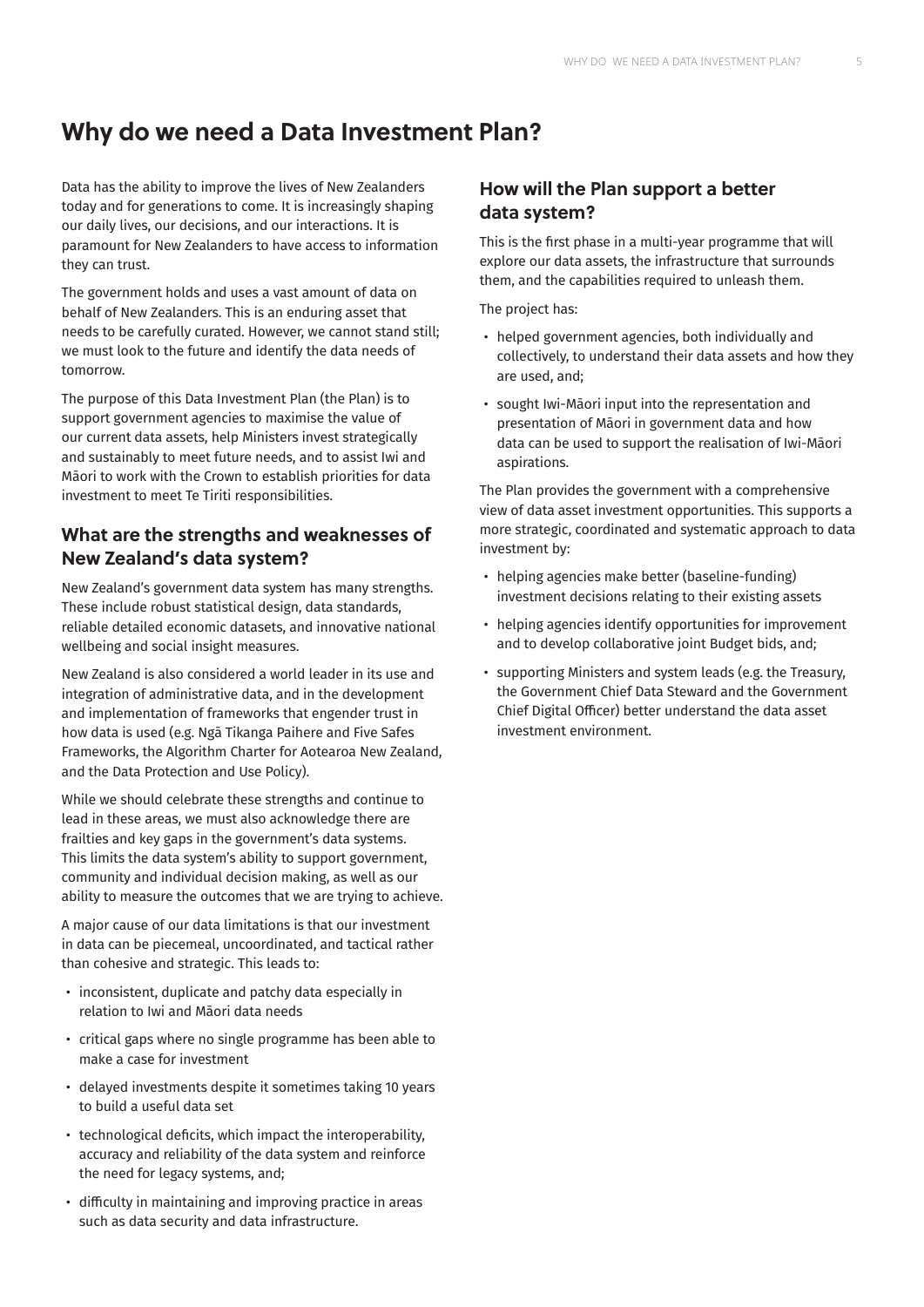## **How does the plan link to the Government Data Strategy and Roadmap 2021?**

The *Government Data Strategy and Roadmap 2021* (the Strategy) published in September 20211 provides a shared direction and plan for Aotearoa New Zealand's government data system, offering a flexible foundation for agencies to work together and align their data initiatives.

The Strategy seeks an inclusive and integrated data system and has five objectives:

- People trust the data they share with government will be collected, managed, and used safely and responsibly.
- Māori and Iwi have the data systems they need to fulfil their aspirations.
- People and organisations have access to efficient, effective government services.
- Government decisions are informed by the right data at the right time.
- Government is held to account through a robust and transparent data system.

It is built around four focus areas: data, capability, leadership, and infrastructure and underpinned by a responsibility to uphold Te Tiriti and a commitment to maintain and enhance Public Trust and Confidence.

The Plan is a companion document to the Strategy and should be read alongside it.

The creation of the Plan is a key project to action within year one of the Strategy's data focus area.

1 https://data.govt.nz/assets/Uploads/4e-government-data-strategy-and-roadmap.pdf

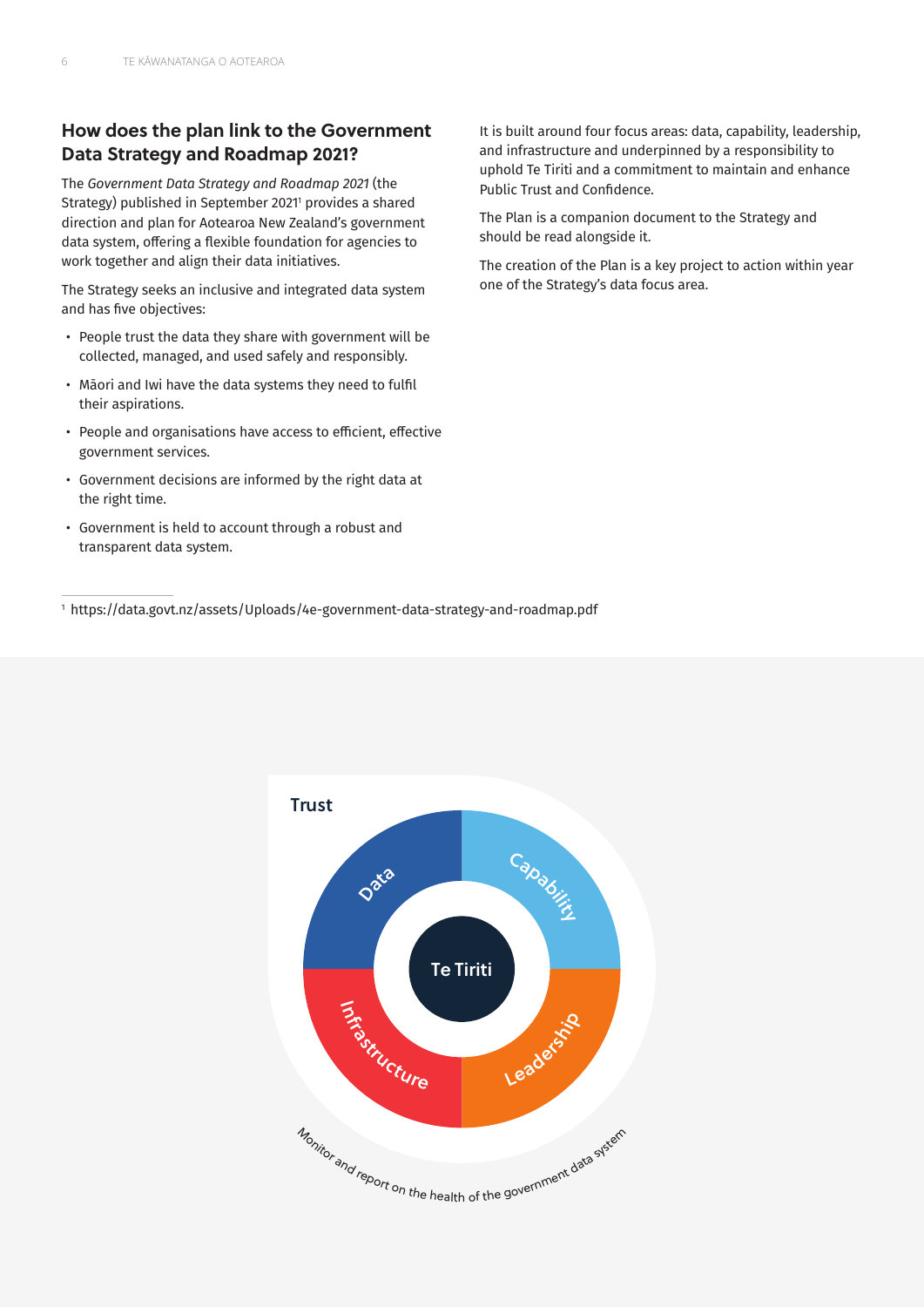# **How are our data assets performing?**

A multi-agency team performed a stocktake during which they assessed approximately 800 actual and potential data assets under 64 groupings. Detail on the stocktake process is provided in Appendix Two.

The stocktake identified 20 data asset groups (31 percent) spanning the society, environment and economy pillars were in need of major development. Economic assets were found to be the best performing and environmental assets requiring the most investment.

The stocktake also identified 12 cross-cutting populations of interest (half of which require major development) and six data asset groups that support Māori data needs and aspirations2 (one third need major development).

Finally, although assessment of data infrastructure and capability will be considered in future, the stocktake also assessed the data integration assets that are critical to realising the benefits of these data assets. Half of the four groupings needed major development.

## **What assets were in scope of the stocktake?**

Data assets refer to data products, infrastructure, and capability. Examples of data products include data measures like student achievement, data sets like the crime and victimisation survey data and climate data, and data tools like the Integrated Data Infrastructure (IDI).

The stocktake (and by extension, this Plan) assessed only Essential Data Assets. Essential Data Assets are distinguished from other data assets by virtue of their strategic importance to Government. They are used to, for example:

- develop public policy and make critical decisions
- measure the social, environmental and economic progress of New Zealand
- fulfil domestic legislative requirements and our responsibilities under Te Tiriti o Waitangi, and;
- satisfy international reporting obligations.



<sup>2</sup> https://www.kahuiraraunga.io/tawhitinuku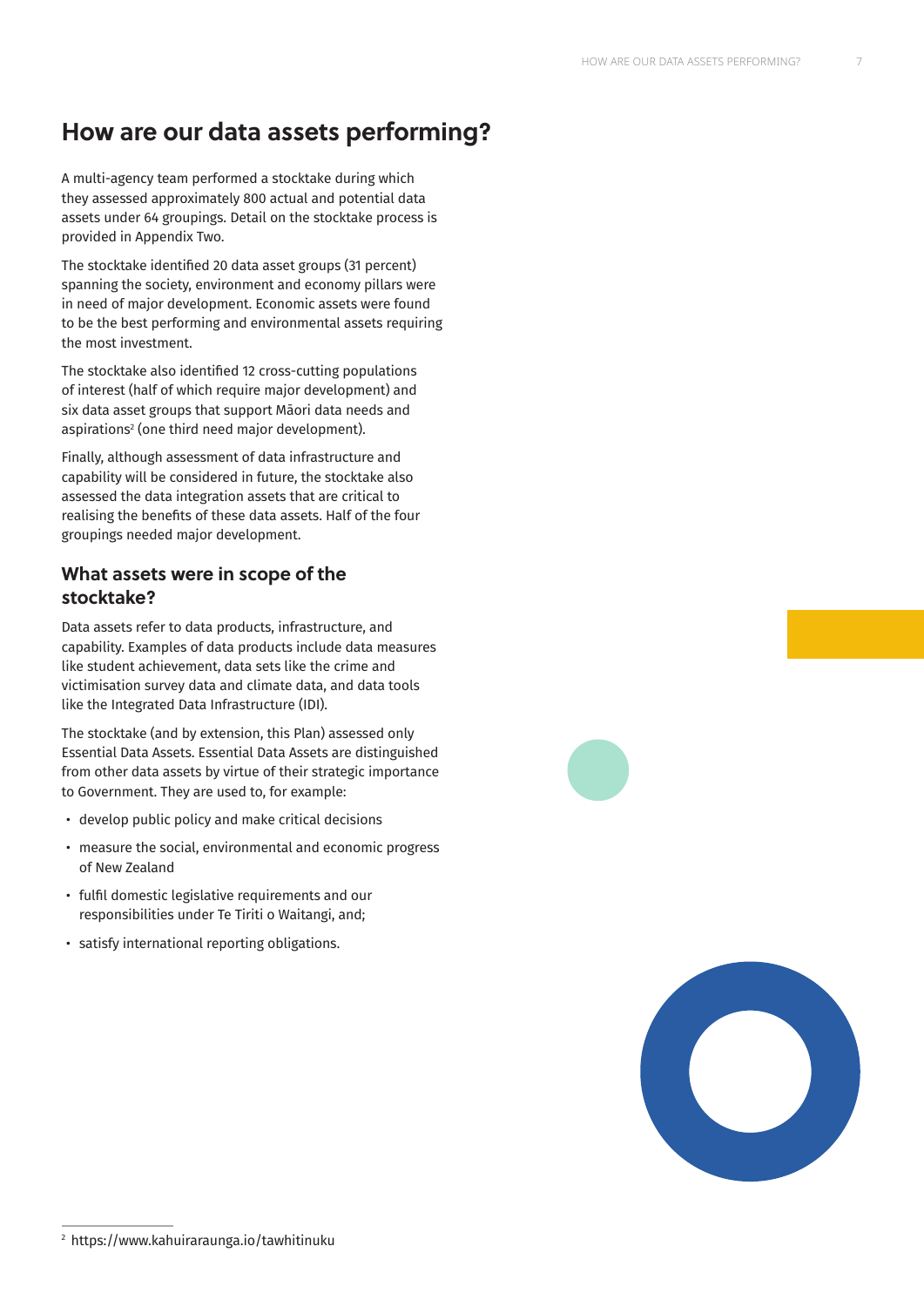## **What assets are in greatest need of investment?**

The table below presents the findings of the Essential Data Asset stocktake by the 64 groups. The totals exceed 64 because some data groups have more than one data asset.

| Pillar <sup>3</sup>                     | Generally fit for purpose | Some development needed | Major development needed |
|-----------------------------------------|---------------------------|-------------------------|--------------------------|
| Economy                                 | 13                        | 5                       | 3                        |
| Environment                             | 0                         | 8                       | 10                       |
| Society                                 | 4                         | 14                      | $\overline{7}$           |
| Populations of interest                 | $\overline{1}$            | 5                       | 6                        |
| Data integration assets                 | $\sqrt{1}$                | 1                       | $\overline{2}$           |
| Iwi-Māori data needs<br>and aspirations | 1                         | 3                       | 2                        |

All categories and associated data products under the environmental pillar require some or major development. There are major data gaps in understanding New Zealand's water quality and availability; ecosystems and the benefits New Zealand as a country derives from these systems; the generation and life cycle of waste; land use; natural disasters and the impacts of climate change.

The society pillar, Iwi-Māori data needs and aspirations, and populations of policy interest dimension contain some robust data products, but most categories require some or major development. There are major gaps in data about children, migrant populations, Iwi-Māori wellbeing, and geographic communities smaller than the regional level.

Data products that make up the categories under the economy pillar have had the most investment over time and, consequently, are the most well developed. This is because they comprise the largest number of Tier 1 Statistics - a list of high priority statistics approved by Cabinet in 2012.

## **What are populations of interest?**

Populations of policy interest have been included in the stocktake as a cross-cutting dimension across the key pillars of society, environment and economy.

The stocktake has identified specific Essential Data Assets for the following populations: Iwi-Māori, Pacific peoples, migrants (including refugees), women, gender diverse

peoples, disabled people, seniors, children, whānau/families, geographic communities, and socially and economically excluded groups (e.g. chronically unemployed, prisoners, digitally excluded people, and homeless people).

## **What are data integration assets?**

Essential data integration assets include the portals, dashboards and tools that are used to bring together and disseminate data critical for decision making, monitoring progress and research. The highest profile of these tools are the Integrated Data Infrastructure and the Longitudinal Business Database.

Essential data integration assets also include a range of statistical frameworks and standards, core national registers (e.g. business, people, property, address, and biodiversity) and national datasets (e.g. imagery, rivers, and roads) and models.

## **What are Iwi-Māori data needs and aspirations?**

In the context of this work, Iwi-Māori data needs and aspirations refer to building the capacity and capability of Iwi-Māori for the collection, management and governance of Iwi-Māori data, and those data asset groups that support Iwi-Māori data needs and aspirations.

<sup>&</sup>lt;sup>3</sup> Alignment of the stocktake to the Treasury's Living Standards Framework was performed at the opportunity level. This is described in Appendix 4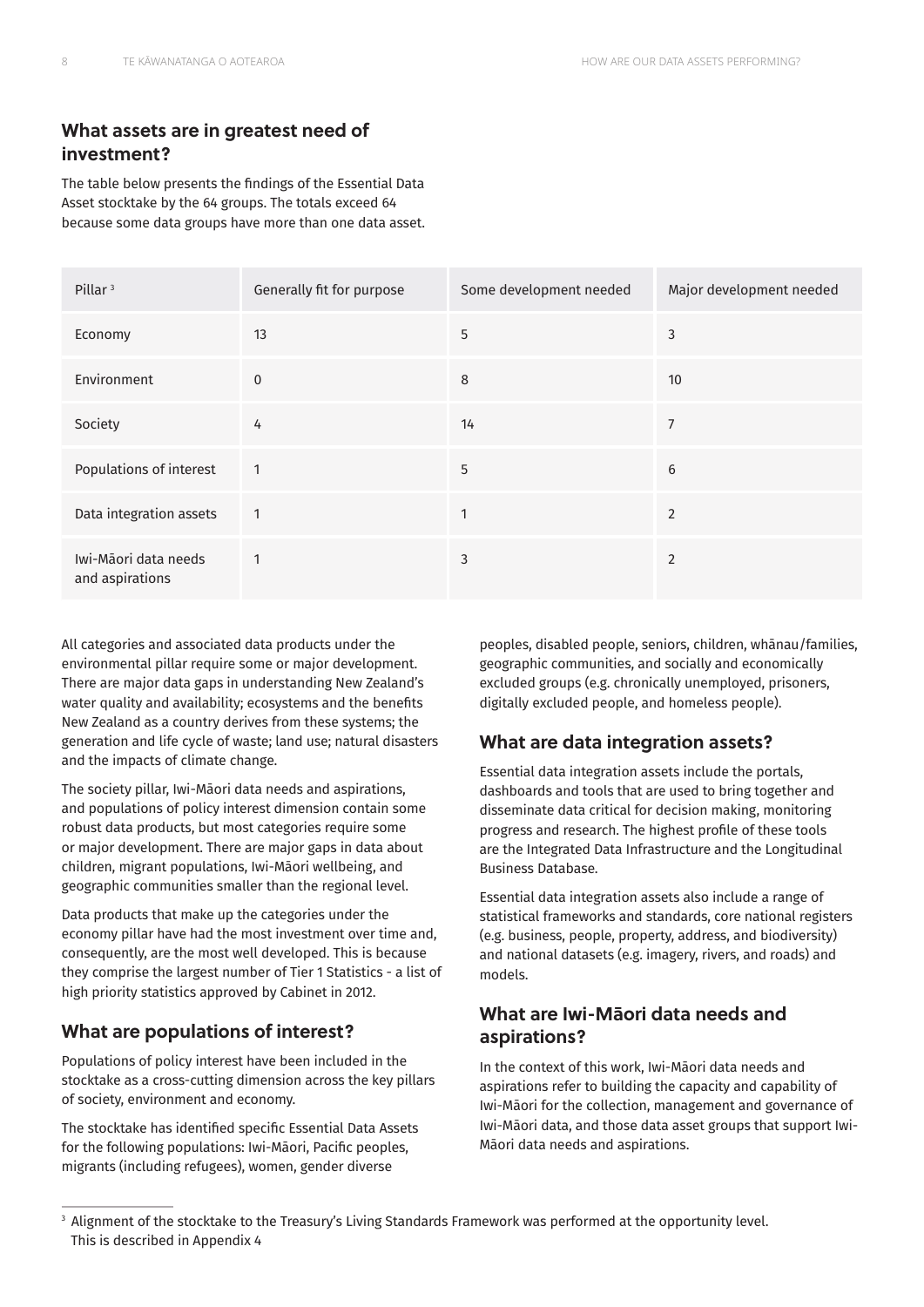The process to understand the government's essential data assets and prioritise investment opportunities, has been underpinned by the mana ōrite relationship between Statistics New Zealand (Stats NZ) and the Data Iwi Leaders Group, as well as a robust consultation process.

## **What is the mana ōrite relationship?**

The Data Iwi Leaders Group and Stats NZ have agreed to describe their Te Tiriti o Waitangi relationship as a mana ōrite relationship rather than a Treaty partnership, an acknowledgement that one of the most critical principles of Te Tiriti is the enduring relationship between the Crown and iwi/hapū.

Mana ōrite is understood as the parties having equal explanatory power within the operation of the relationship. This means that the parties acknowledge and accept each other's unique perspectives, knowledge systems and world views as being equally valid to decisions made under the relationship.

In 2019, Stats NZ and the Data Iwi Leaders Group signed the Mana Ōrite Relationship Agreement as a commitment to work together through agreed relationship principles, goals, and deliverables that will give effect to the mana ōrite relationship.

It is the first agreement of its kind between Iwi-Māori and the Crown and solidifies the value of data-driven insight in the growth and prosperity of Aotearoa.



## **What are the goals of the mana ōrite relationship?**

Through working together and leveraging their strengths, the Data Iwi Leaders Group and Stats NZ seek:

- to develop strategies and policies, including operational approaches, that enable the current and future data needs and aspirations of Iwi-Māori throughout Aotearoa to be met more effectively
- stronger engagement and relationships between Stats NZ, iwi and hapū across Aotearoa and the capability to sustain these over time
- iwi-Māori having improved access to Iwi-Māori data and enhanced opportunities to co-create and co-develop future systems and data design across the public sector data ecosystem
- to identify and resolve key data gaps for Iwi-Māori in partnership with Iwi-Māori
- equity of outcomes with respect to iwi and Iwi-Māori data across the public data ecosystem to support decisionmaking and investment, and;
- to embed a te ao Māori lens in the way in which decisions are taken across the public sector data ecosystem.

## **How has the development of the Data Investment Plan included the mana ōrite relationship?**

The stocktake of data assets was informed by a substantial body of knowledge that has grown from previous engagements with Iwi-Māori, including the Whānau Ora Outcomes Framework and Measuring Māori Wellbeing draft set of indicators created by Te Puni Kōkiri.

The prioritisation framework and process were reviewed and supported by the Data Iwi Leaders Group as a good way to prioritise investments in data collected by government. There was also engagement with Te Mana Raraunga (the Māori Data Sovereignty Network).

The outputs of the prioritisation process were reviewed by the Data Iwi Leaders Group.

It is our intention that future iterations of the Plan will have expanded Iwi-Māori involvement to reflect our improved knowledge of Iwi-Māori data assets and needs. Of key consideration will be the development of Iwi-Māori data capability within government, iwi and hapū, including an increased focus on Māori governance of Māori data.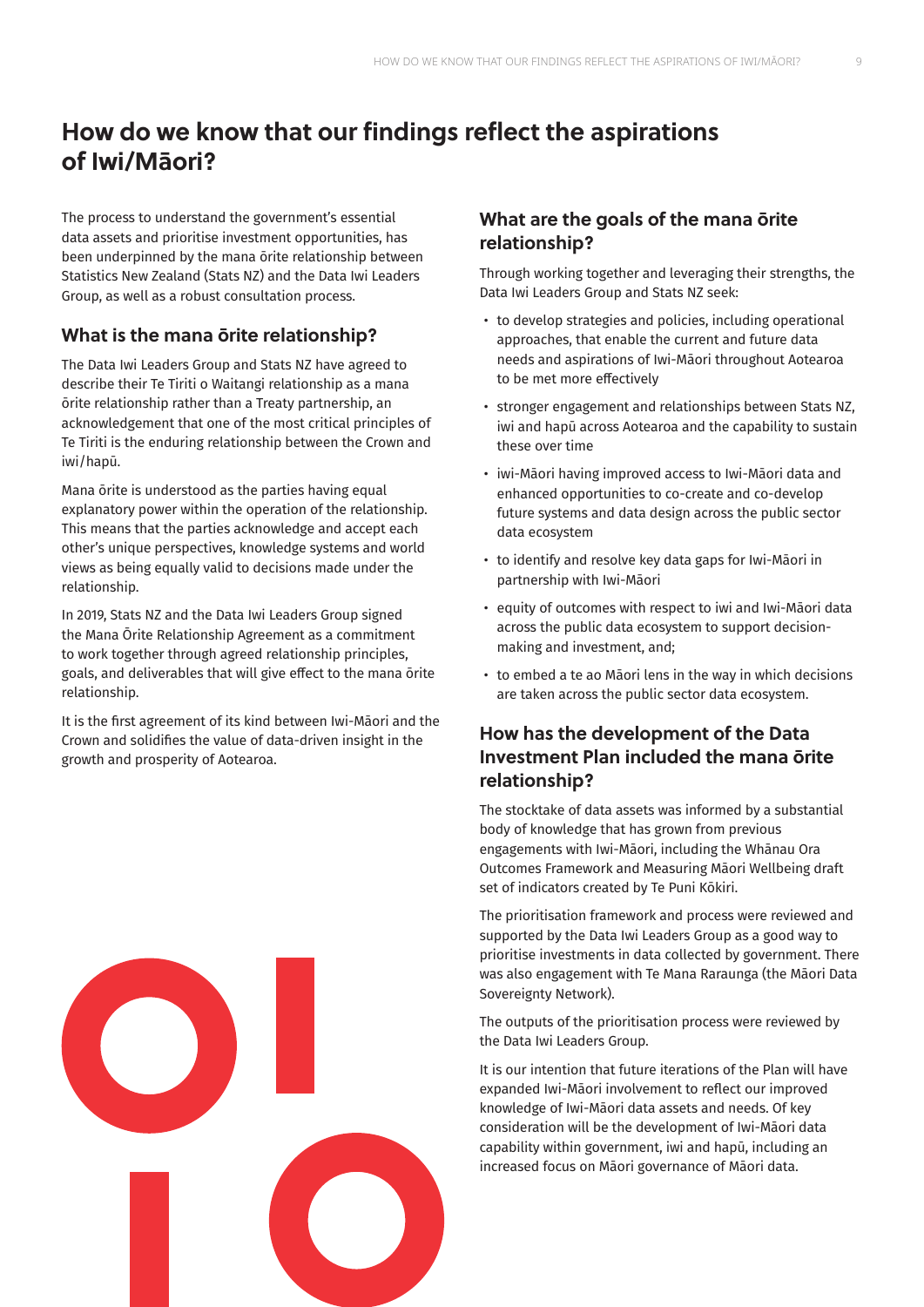# **What are our highest priority investment opportunities?**

During the stocktake of Essential Data Assets, a large number of potential investment opportunities were identified. These were subsequently refined to create 90 investment opportunities that were scored against approved evaluation criteria.

The development of assessment criteria and the process to prioritise opportunities is described in Appendix Two.

## **Are there any themes in the prioritisation results?**

A summary of the prioritisation process results is presented in the table below. Key themes from the results include the following:

- The Economy pillar opportunities tended to be of lower priority. This is a reflection of how economic data asset groups were generally the most well developed. The least developed economic data assets tended to be those relating to Household Economic Wellbeing, which are also markers of social wellbeing.
- The Environment pillar opportunities tended to be of higher priority. This reflects the relative weaknesses of the data available in the Environment pillar.
- Data integration assets tend to be of high priority because better managing and integrating existing data assets tends to realise benefits faster than investment in new datasets.
- Many opportunities in the Economy and Society pillars have a focus on supporting populations of interest, including those of high priority. Opportunities in the Populations of interest pillar are more cross-cutting in nature.
- Five opportunities in the top 30 were identified as enabling Iwi-Māori data needs and aspirations – these have been presented in this Plan in the pillar to which they align. Opportunities include: 'More accurate and frequent measurement of population' and 'Consistent measurement of ethnicity across government', both of which are in the Society pillar.

| <b>Pillar</b>                                      | <b>Top 30</b>  | Next 60        | <b>Total</b> |
|----------------------------------------------------|----------------|----------------|--------------|
| <b>Economy</b>                                     | $\overline{7}$ | 27             | 34           |
| <b>Environment</b>                                 | 7              | 4              | 11           |
| <b>Society</b>                                     | 8              | 19             | 27           |
| <b>Populations of interest</b>                     | 4              | 8              | 12           |
| <b>Data integration assets</b>                     | 4              | $\overline{2}$ | 6            |
| Iwi -Māori data needs and aspirations <sup>4</sup> | 5              | ◀              | 6            |

<sup>4</sup> Included within other pillars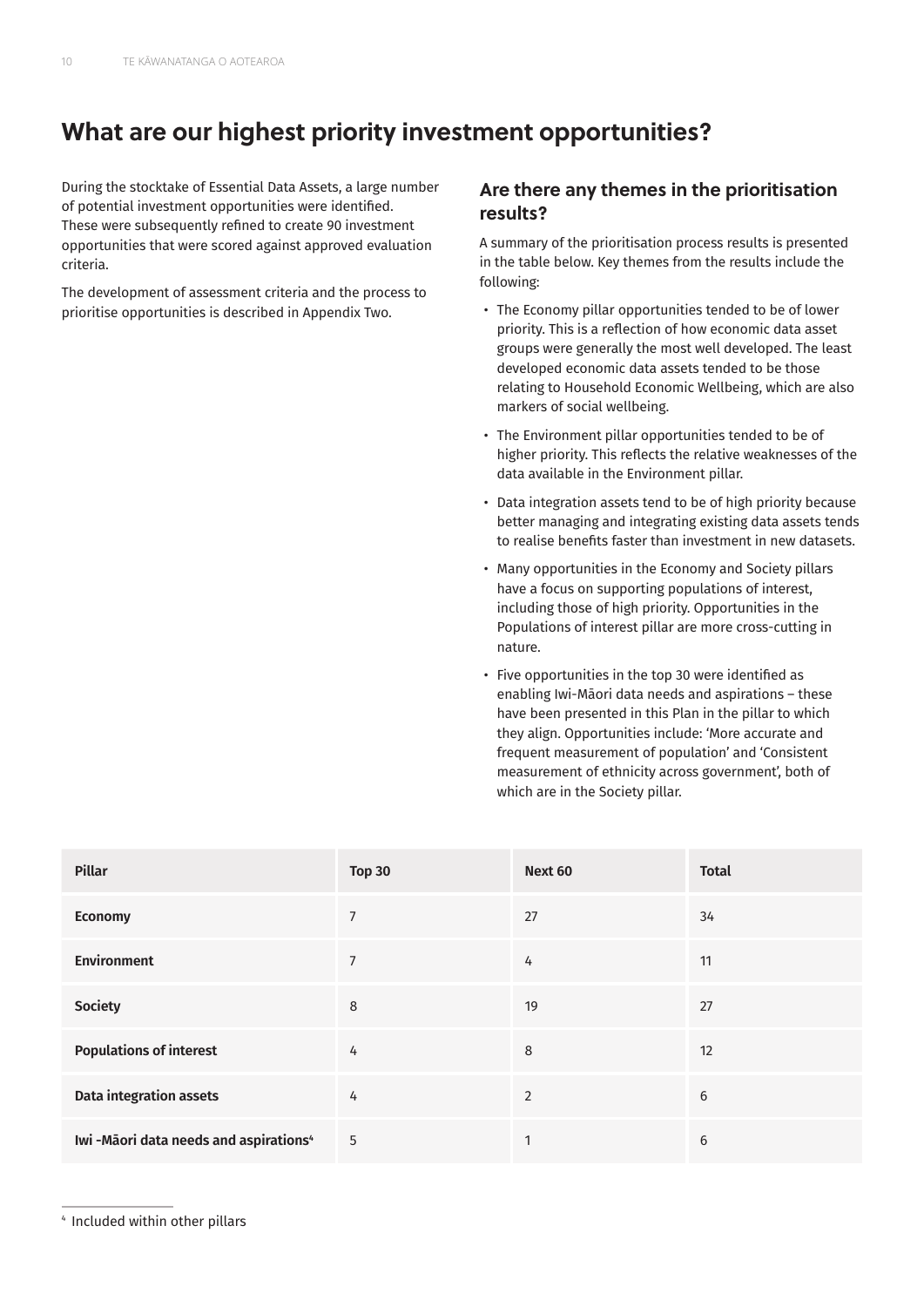## **What are the highest priority investment opportunities?**

The top investment opportunities from each pillar are described below, with the full listing provided as Appendix Three. Alignment of the top 30 opportunities to the Treasury's Living Standards Framework is provided as Appendix Four.

## **Economy pillar**

#### **Granular housing affordability and homelessness measurement**

| <b>Current state</b>        | Data on housing affordability and homelessness has been produced using the IDI, but further<br>work is required to develop robust measures. In particular, data is needed for populations<br>of interest, which requires additional integrations to measure at the appropriate level of<br>aggregation. |
|-----------------------------|---------------------------------------------------------------------------------------------------------------------------------------------------------------------------------------------------------------------------------------------------------------------------------------------------------|
| <b>Opportunity</b>          | If further investment is made in the IDI, then housing affordability and homelessness can be<br>calculated more quickly, on a more granular basis and with focus on populations of interest.                                                                                                            |
| <b>Status</b>               | Owner has initiated a proposal to fill the gap.                                                                                                                                                                                                                                                         |
| <b>Responsible agencies</b> | Ministry of Housing and Urban Development                                                                                                                                                                                                                                                               |

#### **Improved insights on child poverty and energy hardship**

| <b>Current state</b> | Understanding and monitoring the numbers and characteristics of households experiencing<br>material hardship and/or poverty is essential for monitoring the Child Poverty Reduction Act<br>2018 as well as evaluating the effectiveness of interventions. The Longitudinal Survey of Income<br>and Housing begins data collection in 2021/22 and the first results of persistent child poverty will<br>become available from 2024. However, more granular data is needed to identify and monitor sub-<br>groups experiencing material hardship/poverty. |
|----------------------|---------------------------------------------------------------------------------------------------------------------------------------------------------------------------------------------------------------------------------------------------------------------------------------------------------------------------------------------------------------------------------------------------------------------------------------------------------------------------------------------------------------------------------------------------------|
| <b>Opportunity</b>   | If the data better identify households and living arrangements (e.g. whanau as economic unit),<br>then a more nuanced understanding of child poverty can be achieved. Additional data can<br>provide ancillary benefits; for example, by better measuring energy hardship, the Ministry of<br>Business Innovation and Employment can better set policy and regulate the energy sector.                                                                                                                                                                  |
| <b>Status</b>        | Owner has initiated a proposal to fill the gap.                                                                                                                                                                                                                                                                                                                                                                                                                                                                                                         |
| Responsible agencies | Stats NZ, Ministry of Social Development, Ministry of Business, Innovation and Employment                                                                                                                                                                                                                                                                                                                                                                                                                                                               |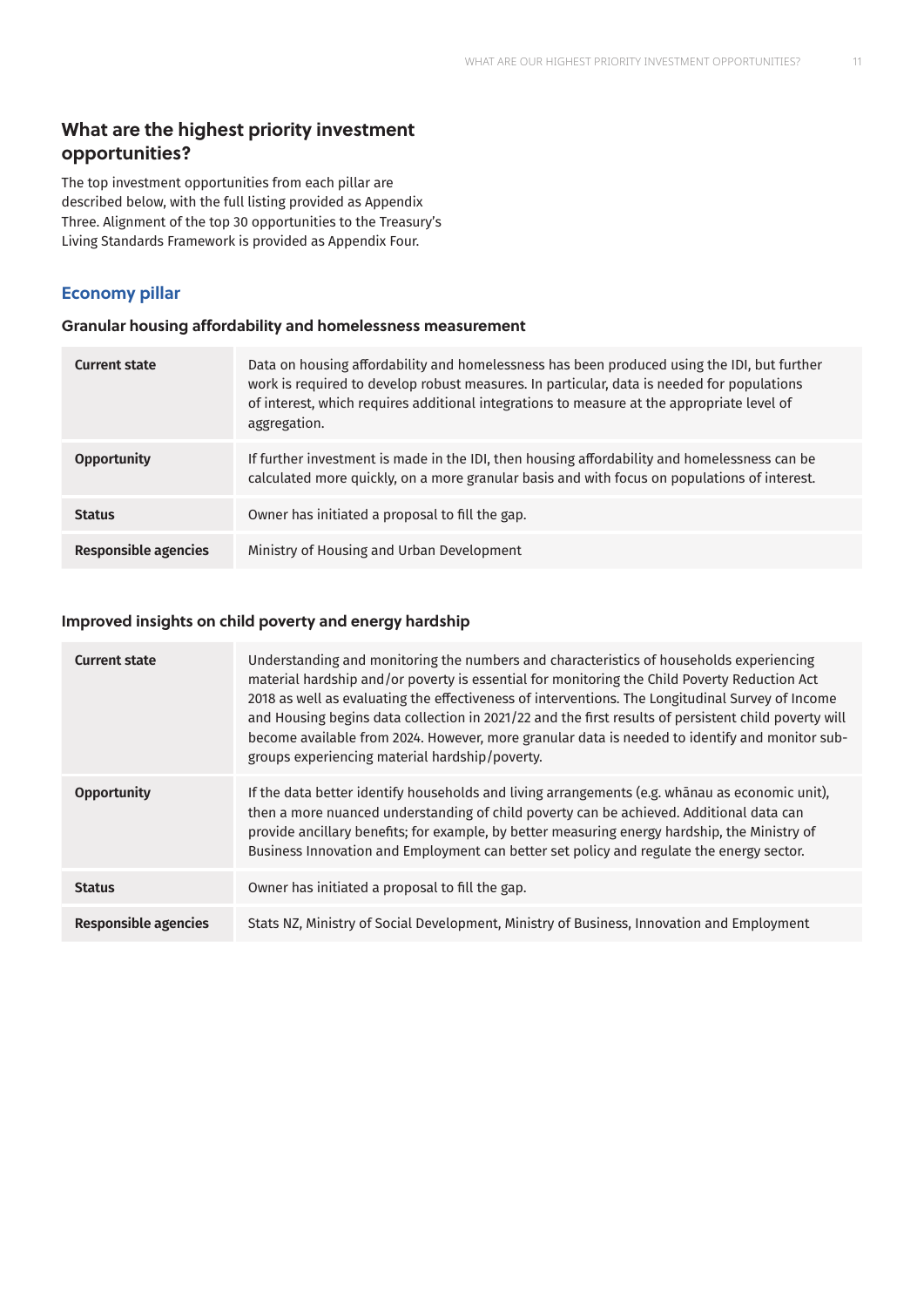## **Environment pillar**

#### **Nationally Consistent measurement of land use over time at the parcel level**

| <b>Current state</b> | The Land Cover Database (LCDB), maintained by Manaaki Whenua - Landcare Research and<br>funded by MBIE, is a nationally comprehensive land use map of New Zealand covering the dates:<br>1996, 2001, 2008, 2012 and 2018. However, we have no nationally consistent measure of land<br>use to link local activities to local change and lack enough monitoring sites to provide reliable<br>measurement of soil erosion, good data on soil health, and detailed elevation mapping across<br>NZ and outlying islands at sub-metre resolution. |
|----------------------|----------------------------------------------------------------------------------------------------------------------------------------------------------------------------------------------------------------------------------------------------------------------------------------------------------------------------------------------------------------------------------------------------------------------------------------------------------------------------------------------------------------------------------------------|
| <b>Opportunity</b>   | If we better understand land, its profile and its use, then we can better understand our<br>greenhouse gas profile, water pollution (nutrient and particulate), the impact of removing<br>vegetation on the flow of ecosystem services from native vegetation, and natural disaster risk<br>profile.                                                                                                                                                                                                                                         |
| <b>Status</b>        | Owner plans a Budget bid within two years.                                                                                                                                                                                                                                                                                                                                                                                                                                                                                                   |
| Responsible agencies | Ministry for the Environment                                                                                                                                                                                                                                                                                                                                                                                                                                                                                                                 |

## **Enhanced and standardised climate change data**

| <b>Current state</b> | There is an increasing need to monitor the sources of emissions and impacts of climate change<br>(e.g. impacts of climate change on biodiversity). Data collected on resilience (including Iwi-<br>Hapū), impacts and vulnerabilities can be used to drive adaptation and mitigation strategies (e.g.<br>forecasting and managing water inundation). |
|----------------------|------------------------------------------------------------------------------------------------------------------------------------------------------------------------------------------------------------------------------------------------------------------------------------------------------------------------------------------------------|
| Opportunity          | If we monitor our emissions well, then we will be able to keep stock of our carbon inventory and<br>meet our national climate goals. Maintenance of the Greenhouse Gas Inventory is important for<br>international reporting.                                                                                                                        |
| <b>Status</b>        | The Climate Change Commission is currently considering data reporting standards and<br>requirements.                                                                                                                                                                                                                                                 |
| Responsible agencies | Ministry for the Environment                                                                                                                                                                                                                                                                                                                         |

## **Society pillar**

#### **More accurate and frequent measurement of population**

| <b>Current state</b> | New Zealand's primary source of information on population and subpopulation data is the<br>Census. Over reliance on the Census can increase the risk profile of population data, resulting in<br>undesired outcomes, and has inherent limitations (the Census is infrequent, and does not count<br>some population groups, including Iwi and Māori, Pacific groups, as well as others).                                                                    |
|----------------------|------------------------------------------------------------------------------------------------------------------------------------------------------------------------------------------------------------------------------------------------------------------------------------------------------------------------------------------------------------------------------------------------------------------------------------------------------------|
| <b>Opportunity</b>   | If administrative data is used as New Zealand's primary source of population data, then our<br>population data would become more frequent, accurate and more granular. More accurate<br>population and subpopulation data has implications across government – for example, in<br>determining health funding and setting electoral boundaries. There is also an opportunity to<br>align with iwi/hapū concepts. This opportunity is an Iwi-Māori priority. |
| <b>Status</b>        | Stats NZ's Census Transformation Programme undertook a series of investigations based on the<br>2013 Census to look at the ability of admin data sources to provide census-type information. This<br>work accelerated in response to the 2018 Census (especially in regard to Iwi-Māori population<br>data). The Census Transformation Programme will continue in the lead-up to Census 2023.                                                              |
| Responsible agencies | Stats NZ, many government and non-government bodies hold relevant administrative data.                                                                                                                                                                                                                                                                                                                                                                     |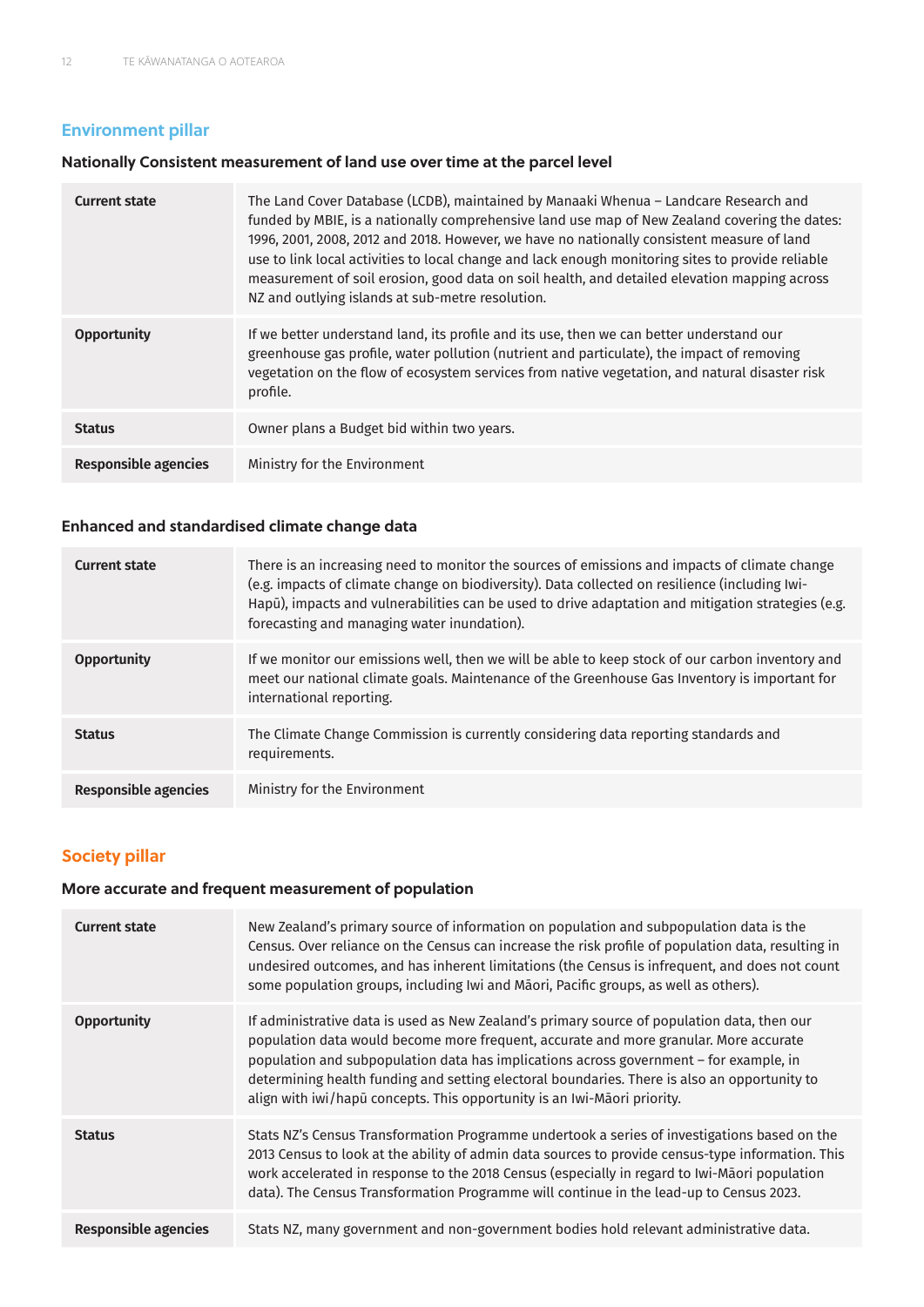## **Society pillar**

#### **Consistent measurement of ethnicity across government**

| <b>Current state</b> | Peoples' ethnic identity includes the ethnic group(s) they identify with as well as their ability to<br>express their identity and speak their language. Currently, there are differences in how ethnicity<br>is defined in administrative data; for example, Māori can identify themselves by ethnicity,<br>descent, or iwi affiliation and Fijian Indians can be classified as Pacific peoples or Indian<br>depending on how data is collected and aggregated. |
|----------------------|------------------------------------------------------------------------------------------------------------------------------------------------------------------------------------------------------------------------------------------------------------------------------------------------------------------------------------------------------------------------------------------------------------------------------------------------------------------|
| <b>Opportunity</b>   | If more consistent definitions are applied across administrative data, then data is more readily<br>re-used and combined - enabling us to better draw insight from multiple data sources.                                                                                                                                                                                                                                                                        |
| <b>Status</b>        | This is not a current programme. Stats NZ plans a Budget bid within the next two years.                                                                                                                                                                                                                                                                                                                                                                          |
| Responsible agencies | Stats N <sub>7</sub>                                                                                                                                                                                                                                                                                                                                                                                                                                             |

## **Populations of Policy interest**

## **Improved data on the wellbeing of children**

| <b>Current state</b> | There is limited availability of data measuring the wellbeing of children and their resilience.<br>This has made it difficult to form a meaningful picture of how children are doing as a group and<br>across different sub-groups (e.g. gap in data reflecting the child's view). There is a need for data<br>that provides comprehensive coverage of different domains of wellbeing. |
|----------------------|----------------------------------------------------------------------------------------------------------------------------------------------------------------------------------------------------------------------------------------------------------------------------------------------------------------------------------------------------------------------------------------|
| <b>Opportunity</b>   | If we can measure child wellbeing using a more comprehensive set of measures and at a more<br>granular level, then we will be able to better understand the population and identify areas in<br>the system where intervention is required. Use of internationally comparable measures will also<br>enable us to benchmark against other nations.                                       |
| <b>Status</b>        | Programme of work is underway.                                                                                                                                                                                                                                                                                                                                                         |
| Responsible agencies | Social Wellbeing Agency, Department of the Prime Minister and Cabinet, Te Puni Kōkiri                                                                                                                                                                                                                                                                                                  |

#### **Additional data integrations to enhance visibility of populations of policy interest**

| <b>Current state</b> | Currently, there is limited availability of data on sub-national populations. The data collected is<br>often unreliable because it is generally taken from samples (e.g. data on the wellbeing of Pacific<br>Peoples).                                                                                                                             |
|----------------------|----------------------------------------------------------------------------------------------------------------------------------------------------------------------------------------------------------------------------------------------------------------------------------------------------------------------------------------------------|
| <b>Opportunity</b>   | If attributes are added to administrative data (to enable the identification of populations of<br>policy interest) and data is integrated well, agencies will have better visibility of sub-national<br>populations, then they can understand their needs and identify areas requiring intervention.<br>This opportunity is an Iwi-Māori priority. |
| <b>Status</b>        | Stats NZ does not have this in train as an independent project. It would benefit from a sector<br>approach.                                                                                                                                                                                                                                        |
| Responsible agencies | Stats N7                                                                                                                                                                                                                                                                                                                                           |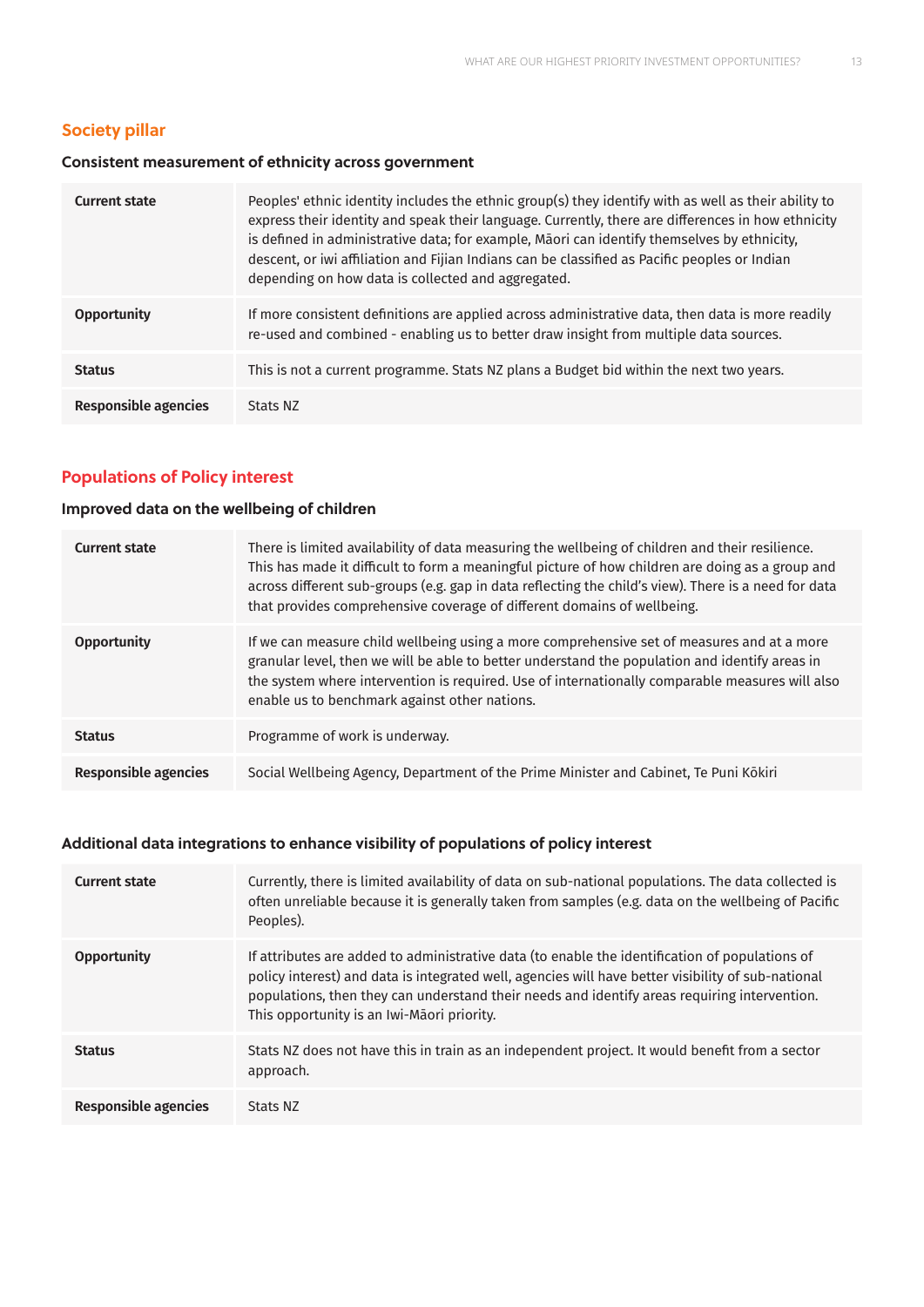## **Data integration assets**

## **Improved quality of data and access to the Integrated Data Infrastructure**

| <b>Current state</b>        | The Integrated Data Infrastructure (IDI) is a large research database that holds microdata<br>about people and households. The data is about life events - such as, education, income,<br>benefits, migration, justice, and health. The data is then linked together, or integrated, to<br>form the IDI. Administrative data, particularly datasets that have been generated rather than<br>collected or developed, often does not meet expectations around data quality for some of their<br>downstream uses and maintaining data at this quality carries costs for agencies that provide<br>it. The Integrated Data service has grown considerably in the last seven years, supporting over<br>700 customers working on around 300 different projects, and receives about 100 new project<br>applications each calendar year. The use of the IDI is evolving and increasingly being used to<br>solve real-time problems (e.g. assess wage subsidy effectiveness during COVID) rather than<br>being limited to research. The IDI is also of increasing interest to Iwi-Māori, both in terms of data<br>sovereignty and in developing specific insights pertaining to Iwi-Māori. |
|-----------------------------|----------------------------------------------------------------------------------------------------------------------------------------------------------------------------------------------------------------------------------------------------------------------------------------------------------------------------------------------------------------------------------------------------------------------------------------------------------------------------------------------------------------------------------------------------------------------------------------------------------------------------------------------------------------------------------------------------------------------------------------------------------------------------------------------------------------------------------------------------------------------------------------------------------------------------------------------------------------------------------------------------------------------------------------------------------------------------------------------------------------------------------------------------------------------------------|
| Opportunity                 | The service is integral to work across the system, but there is more value that could be gained<br>by increasing the service offering for government users, expanding the customer base, looking<br>to partner to provide more direct impact for communities across New Zealand, and work more<br>closely with Treaty partners to enable achievement of their data aspirations. There is also an<br>opportunity to improve data quality (consistent data and metadata) so that IDI becomes more<br>widely usable.                                                                                                                                                                                                                                                                                                                                                                                                                                                                                                                                                                                                                                                                |
| <b>Status</b>               | Stats NZ and contributing agencies have a continuous improvement approach in place.                                                                                                                                                                                                                                                                                                                                                                                                                                                                                                                                                                                                                                                                                                                                                                                                                                                                                                                                                                                                                                                                                              |
| <b>Responsible agencies</b> | Stats NZ, contributing agencies                                                                                                                                                                                                                                                                                                                                                                                                                                                                                                                                                                                                                                                                                                                                                                                                                                                                                                                                                                                                                                                                                                                                                  |

## **Additional registers and foundational data**

| <b>Current state</b> | A register is a specific type of dataset listing all members of a defined population. It is the sole<br>authoritative source of that information, kept complete, accurate and up-to-date. For example,<br>the companies register administered by the Companies Office is the single, authoritative data<br>source for company information. Key features of a register are persistent unique identifiers,<br>immutable entries, and live data. Currently, there is no statistical person frame. Additionally,<br>the business, property, address, district valuation roll, and biodiversity registers require further<br>investment. Foundational data such as imagery, LIDAR, rivers, and roads centrelines are needed<br>to underpin other data. |
|----------------------|---------------------------------------------------------------------------------------------------------------------------------------------------------------------------------------------------------------------------------------------------------------------------------------------------------------------------------------------------------------------------------------------------------------------------------------------------------------------------------------------------------------------------------------------------------------------------------------------------------------------------------------------------------------------------------------------------------------------------------------------------|
| <b>Opportunity</b>   | If more registers are established, then data is updated more frequently, is of higher quality, and<br>is more readily linked to other datasets. This will enable more timely and rich insights as well as<br>a focus on populations of interest. The establishment of registers needs to take account of social<br>licence and be supported by sound governance to ensure ongoing public trust and confidence.<br>This opportunity is an Iwi-Māori priority.                                                                                                                                                                                                                                                                                      |
| <b>Status</b>        | Owner has initiated a proposal to fill the gap.                                                                                                                                                                                                                                                                                                                                                                                                                                                                                                                                                                                                                                                                                                   |
| Responsible agencies | Stats NZ, contributing agencies                                                                                                                                                                                                                                                                                                                                                                                                                                                                                                                                                                                                                                                                                                                   |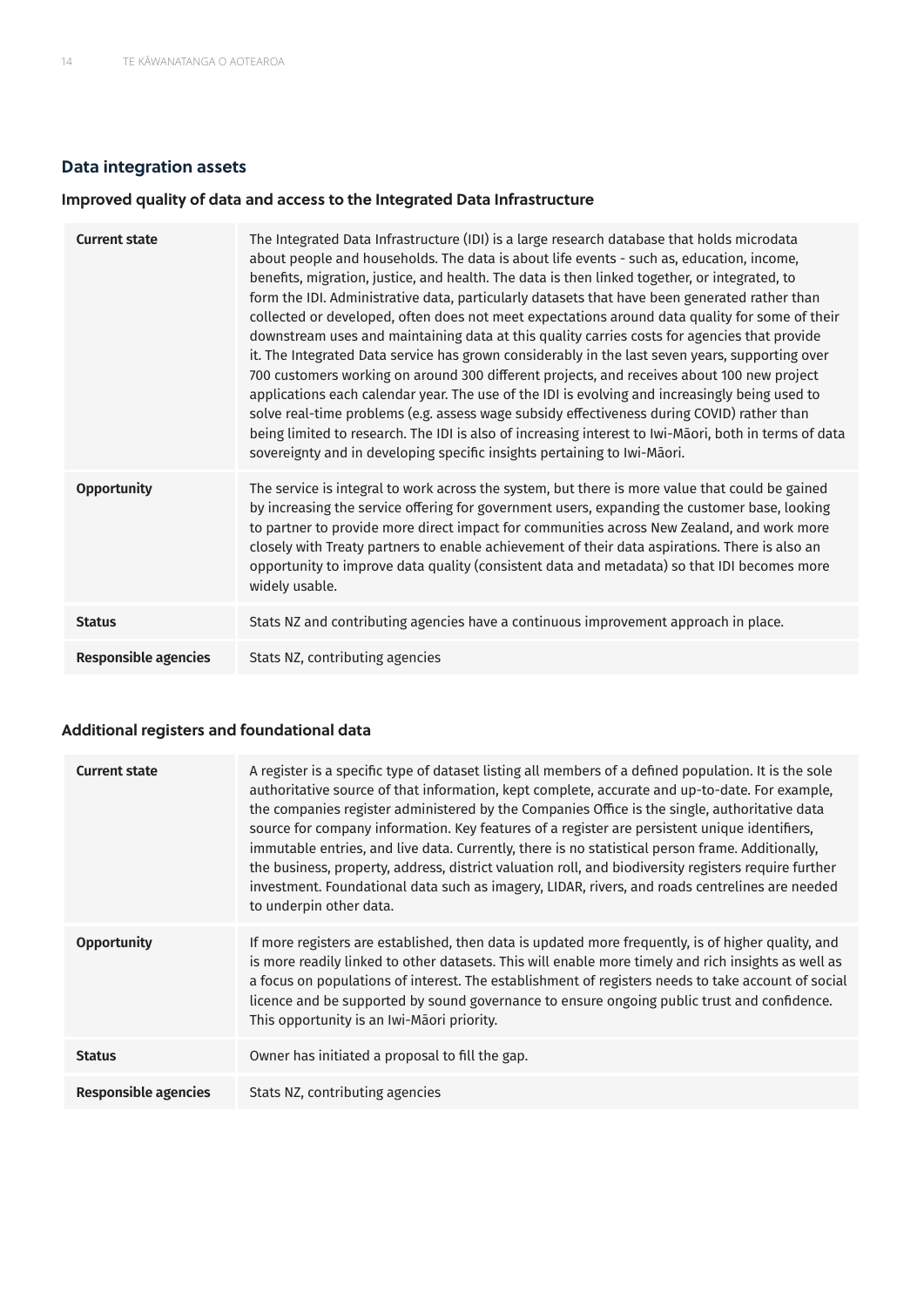# **How will this Plan be implemented?**

This Plan is a guiding document for future decisions to enable a better targeting of resources across the system, it is not specifically funded or directive. As a result, each investment opportunity will require funding – either from baseline or through the Budget and infrastructure investment pathways.

## **When are investments likely to occur?**

The top 30 investment opportunities contain opportunities that are already in train, those that are expected to result in a Budget bid in the next two years, and new initiatives that will require substantial development before they are investmentready. Some opportunities have dependencies on other programmes across government which means they can't be implemented at this time, others are subject to delivery constraints.

Prioritisation data and implementation considerations have been combined to form an early, indicative delivery roadmap (Appendix Five). This roadmap will be refined and validated each year and presented with each iteration of the Plan.

## **How will this Plan impact future Budget processes?**

The Plan will play an important role in informing longer-term, strategic investment decisions made through the Budget process in two key ways.

First, the process of developing the Plan is helping agencies to identify opportunities for improvement and to develop and align joint Budget bids. A roadmap of existing programmes and potential Budget bids is set out in the next section.

Secondly, the Plan supports the Government Chief Data Steward to work with Investment Officials (the public service leaders for Construction, Data, Digital, Finance, Infrastructure and Investment, with responsibility for providing collaborative stewardship of the investment management system) to develop annual Budget guidance, strengthen the planning phase within the investment lifecycle and to provide advice to Investment Ministers on Budget bids.

The Government Chief Data Steward will also:

- help agencies to identify where there are opportunities to deliver to the plan within the scope of their responsibilities and functions, including within baseline
- provide system and tailored support to build the capability and capacity to deliver to the plan
- foster collaboration to improve the quality of data and to develop strategic approaches to collecting and sharing the data and;
- provide leadership in areas where there are competing interests and tensions, for example working through how to balance effort towards delivering to priorities while not

compromising other key datasets, and where appropriate – making decisions to stop work to allow for priorities (in consultation with agency stakeholders).

## **How will this Plan impact existing activities?**

While the Plan identifies and prioritises Essential Data Assets for new and/or further investment through the Budget process, there are also implications for ongoing data asset management.

The Plan highlights the state of the data system's Essential Data Assets and reinforces the need for the system to play an active and responsible role in maintaining these intangible assets through baseline funding, in the same way as agencies undertake standard capital asset management on behalf of New Zealanders.

## **What about non-prioritised assets?**

This Plan does not preclude or impinge on investment in data investment opportunities that have not been prioritised in the Plan or are out of scope.

Agencies and the system in general will continue to be flexible and able to respond to ad-hoc and changing data needs – as has been reinforced by our response to COVID-19.

#### **How does this Plan help with cybersecurity?**

The Data Investment Plan does not explicitly address cyber security. However, cybersecurity risk was considered and addressed through the stocktake and prioritisation process.

Future iterations of the Plan will specifically address the infrastructure and capability requirements for good practice data security.

#### **What's next?**

This is the first iteration of the Plan, which prioritises opportunities for investing in data products. The next iteration of the plan will have broader coverage of Iwi-Māori data needs. Future iterations of the Plan will reflect shifting priorities and evolving technologies as well as have an increased focus on the infrastructure (including alignment with digital infrastructure priorities) and capability required to support the data system.

The Information Group, an existing cross-agency group of digital and data representatives at the general manager and deputy chief executive levels, will monitor the effectiveness of this Plan and govern the development of future Plans.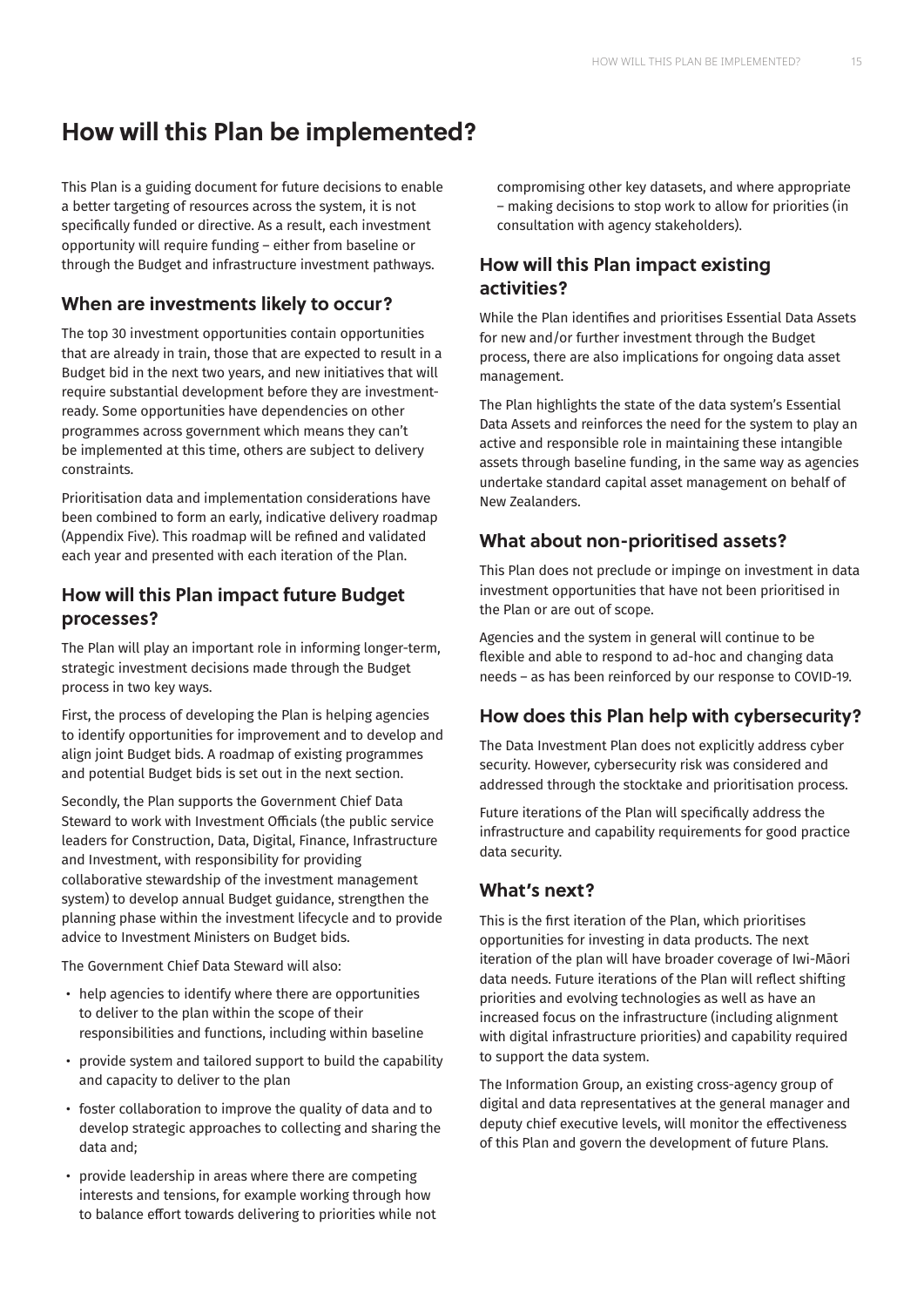# **Appendix One – Glossary**

**Administrative data** – data collected as part of the day-to-day business processes and record keeping of organisations.

**Classification** – a set of categories that represent distinct classes, groups or attributes of data.

**Domain** – part of the taxonomy for organising essential data assets which divides the pillars into topics.

**Essential data assets** – includes statistics, datasets and data infrastructure that are needed to generate insights and support critical decisions. Because they are reused over time, they need to be maintained to ensure they continue to deliver value.

**Government Chief Data Steward** – the government functional lead for data. The role supports the use of data as a resource across government to help deliver better services to New Zealanders. This is achieved through setting data standards and establishing common capabilities, developing data policy and strategy, and planning.

**Government Chief Digital Officer** – the government functional lead for digital, overseeing the development and management of digital for the state sector.

**Government data system** – includes the people and organisations that collect and use data; government data holdings (survey, administrative etc) and associated architecture and infrastructure; supporting components such as data access and common practices; and enablers such as protection mechanisms to ensure that data within the system is used in a safe way (Reference: Data Strategy and Roadmap).

**Iwi-Māori Data** – Iwi and Māori are and have been data designers, collectors and disseminators for countless generations. For some Māori, Māori data is a tāonga.

Māori data is data that is for, from or about Māori and the places they have connection with. It is data about or from iwi in terms of people, language, culture, resources, environments.

Cutting across this is the idea of both individual and collective wellbeing – that iwi are interested in how people fare individually as well as the collectives that they comprise. How each iwi defines the components of wellbeing, and their relative priority, shifts from iwi to iwi.

**Measurement framework** – a set of standard concepts, definitions and classifications for compiling measures within a particular domain or topic area.

**Metadata** – the information that defines and describes data.

**Pillar** – part of the taxonomy for organising essential data assets and includes the following: Economy, Society, Environment.

**Population** – the total membership or universe of a defined class of units which are the focus of interest. A population could consist of all the persons in a country, or those in a particular geographical location, or a specific ethnic group, depending on the purpose of the study. A population could also consist of non-human units such as farms, houses, business establishments or sheep.

**Register** – a complete list of units in a defined population. A statistical register is a register that is constructed and maintained for statistical purposes, according to statistical concepts and definitions, and under the control of statisticians. Administrative registers, such as birth and death registrations and a tax client register, can be used as sources for statistical registers.

**Taxonomy** – a schema for naming, organising and presenting essential data assets.

**Tier 1 statistics** – a list of the most important statistics needed to understand how well New Zealand is performing and to inform critical decision making. The list of Tier 1 statistics was approved by Cabinet in 2012.

**Treasury Living Standards Framework** – The Treasury's perspective on what matters for New Zealanders' wellbeing, now and into the future. It is a flexible framework that prompts thinking about policy impacts across the different dimensions of wellbeing, as well as the long-term and distributional issues and implications. It includes twelve domains of current wellbeing outcomes, four capital stocks that support wellbeing and risk and resilience.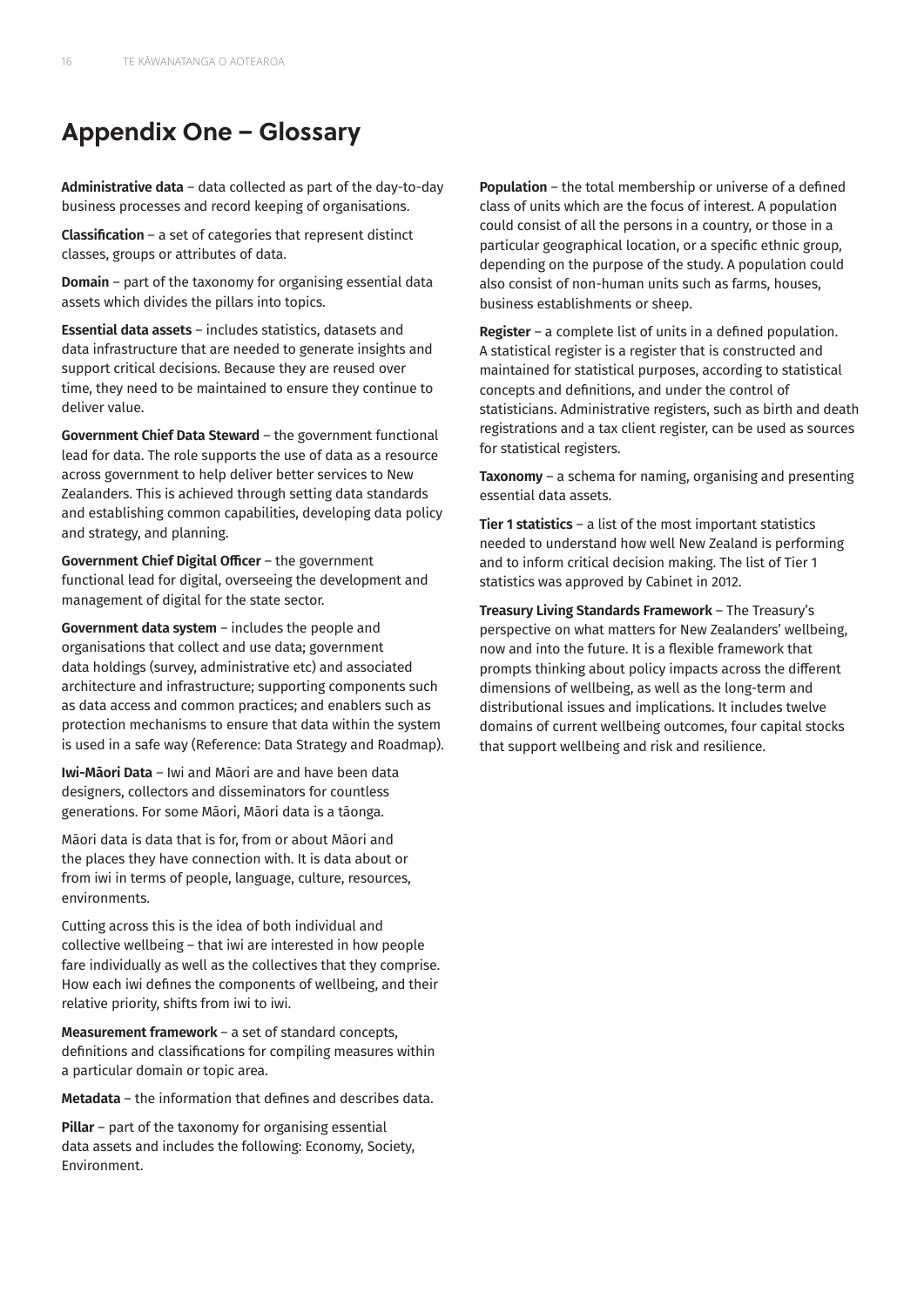# **Appendix Two – Process to identify and prioritise investment opportunities**

The Data Investment Plan was developed in a three-step process with consultation occurring at each step. The steps were as follows:

- Perform a stocktake forming a single cross-government view of all existing data products alongside an assessment of their current state. Identifying domain and subject areas where there are gaps or quality issues.
- Prioritisation the setting of assessment criteria and processes to prioritise where activity and investment is most needed across essential data assets.
- Pipeline developing an early roadmap for change.

## **How were the data assets identified?**

From March 2020 to June 2021 a cross-agency working group completed a stocktake of the data system's Essential Data Assets (EDAs) and identified key data gaps. This work was informed by adopting a system-wide view of what New Zealand's enduring information needs are.

The stocktake of data assets was informed by a body of knowledge that has grown from previous engagements with Iwi-Māori, including the Whānau Ora Outcomes Framework and Measuring Māori Wellbeing draft set of indicators created by Te Puni Kōkiri.

## **How were the data assets classified?**

The data system is complex, with multiple externalities that affect both system assets and the use of these assets. While designing the stocktake, the Working Group first created a classification system to make the stocktake more accessible to non-data scientists.

The classification system comprises three high-level pillars: economy, environment, and society. The three pillars are subdivided into domains and, beneath these, eighty categories organise the essential data products related to that category (as well as identifying the data gaps).

The system was informed by the Treasury's Living Standards framework, the Tier 1 statistics and international approaches.

There are also three cross-cutting dimensions – Iwi-Māori data needs and aspirations, populations of policy interest and data integration assets – which cut across the pillars.

#### **How was performance assessed?**

The working group assessed categories of data products as being generally fit for purpose, in need of some development, or in need of major development (e.g. where there may be no current methodology known to fill the data gap).

## **Who reviewed the findings?**

The Information Group governed the development of the Plan. The Information Group is a cross-agency governance group of digital and data general managers and deputy chief executives. It is chaired by the Government Chief Data Steward.

## **What was the prioritisation framework?**

Having agreed the Stocktake and data gaps, in July 2021 the Working Group developed assessment criteria (based on approved design principles) by which the data gaps were prioritised for investment.

The framework was supported by the Data Iwi Leaders Group as a good way of prioritising government investment in data collected by the government. The assessment criteria and weightings (overleaf) were approved by the Information Group.

## **How was prioritisation done?**

In July-August 2021, a sub-group of the Working Group assessed the 90 opportunities and scored each opportunity against the assessment criteria.

This assessment was sequentially reviewed by the wider Working Group, the Data Iwi Leaders Group, and the Information Group.

## **How was the pipeline prepared?**

In August 2021, a sub-group of the Working Group assessed the 30 highest ranked opportunities, considered the complexity of investment, any dependencies and what was already underway to prepare the pipeline.

This assessment was sequentially reviewed by the Data Iwi Leaders Group, and the Information Group.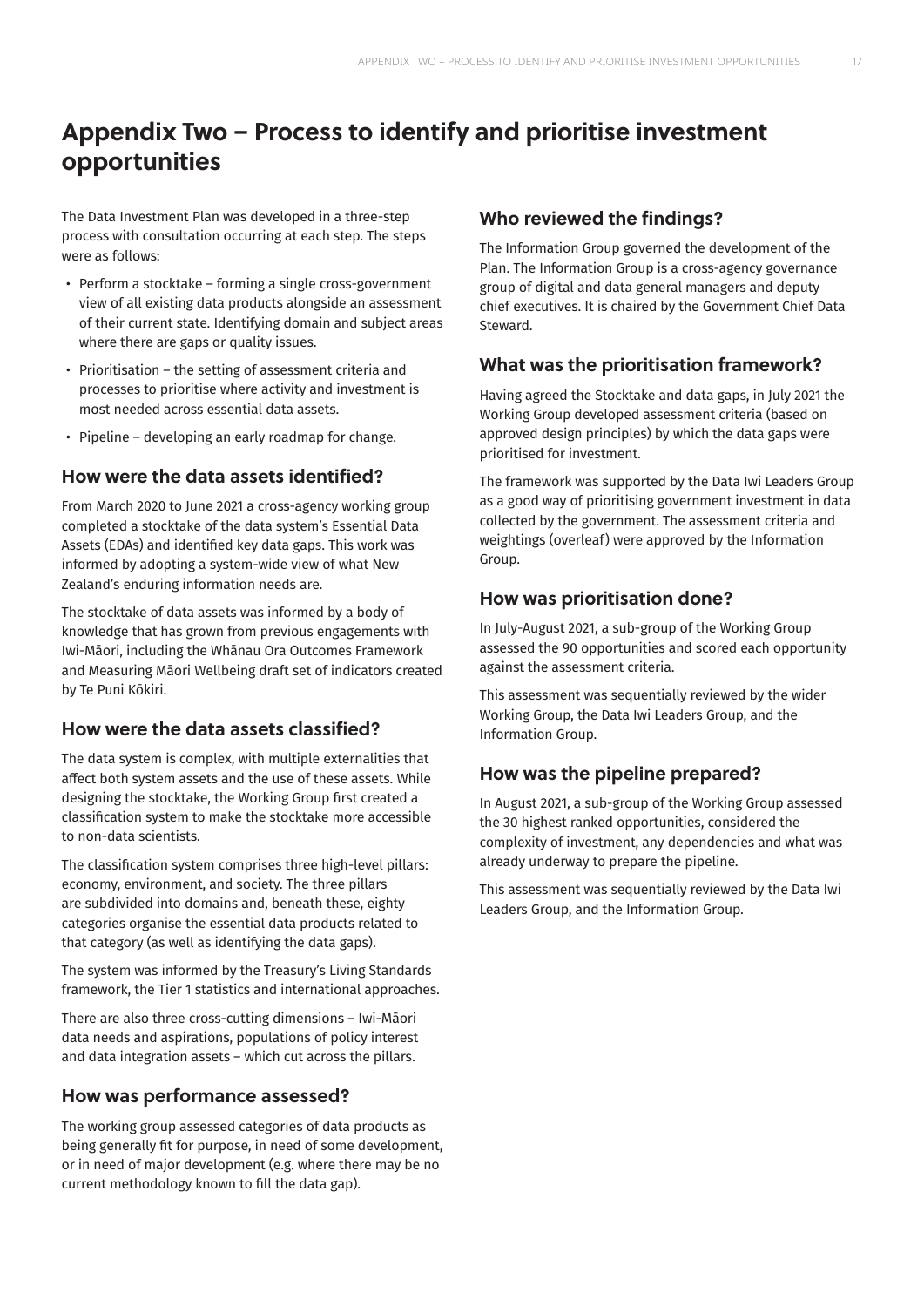## **Evaluation – a binary assessment against weighted criteria**

#### **A. Government priorities (9%)**

- **9%** Would filling the gap contribute significantly to any of the Government priorities<sup>5</sup> listed below?
	- Climate change response.
	- Reduce social inequalities and child poverty.
	- Improve housing affordability and reduce homelessness.
	- Accelerate COVID-19 recovery.

#### **B. Attractiveness (73%)**

- **• 14%** Would filling the gap contribute significantly to addressing one or more enduring information needs:
	- Contributes to one, OR
	- Contributes to two or more.
- **• 18%** Would filling the gap contribute significantly to any elements of the integration goal of the NZ Data Strategy listed below?
	- Consolidate foundational data that underpins integration (e.g. registers, classifications and standards).
	- Improve interoperability across the system (e.g. data is designed to be shared, integrated and re-used).
	- Net decrease of data provider burden across the system.
- **• 14%** Would filling the gap contribute significantly to any elements of the inclusivity goal of the NZ Data Strategy listed below?
	- Make data about Iwi-Māori more visible, OR
	- Make another population of policy interest group more visible, OR
	- Address an Iwi-Māori high priority data need, OR
	- Address a high priority data need relevant to another population of policy interest group, OR
	- Support improved measurement of diversity or equity (e.g. small populations and geographical communities).
- **• 9%** Would filling the gap contribute significantly to Iwi-Māori data needs and aspirations?
	- Essential Iwi-Māori data infrastructure, OR
	- Reducing Iwi-Māori data dependency on the Crown, OR
	- Empowering data-driven decision-making in te ao Māori, OR
	- Ability for Iwi-Māori to design or co-design data.
- **• 9%** Does failure to invest create unacceptable risk to the quality of the EDA for any of the following reasons?
	- Ongoing funding of the EDA has or will cease, OR
	- Current funding is not sufficient to maintain the fitness of the EDA for its prime purpose(s).
- **• 9%** Will addressing the gap deliver value by enabling any of the following:
	- Evaluation research examining causal impacts to identify what works, for whom, and in what circumstances, OR
	- Evidence and feedback that enables service providers to make more robust decisions in the context of their clients' lives, OR
	- Supports cross-domain analysis or thought leadership analysis.
- **C. Achievability (18%)**
	- **• 9%** Is there a high probability that a proposal to fill the gap could be delivered within the next two years?
	- **• 9%** Has the agency initiated any work to fill the gap? (e.g. a proposal or business case has been or is being prepared).

<sup>5</sup> Budget Policy Statement 2021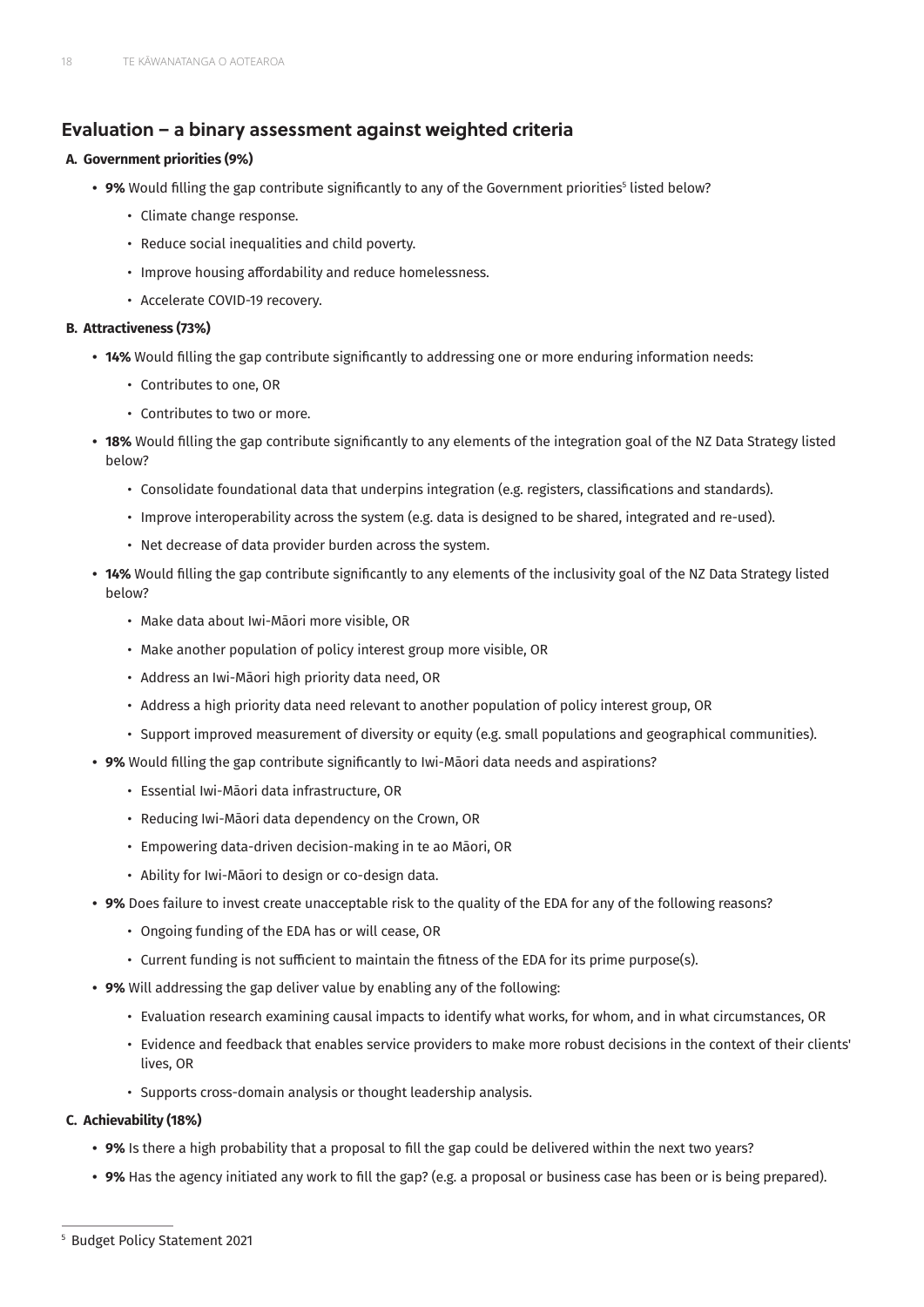# **Appendix Three – Opportunity profiles**

In this appendix, we describe the top 30 investment opportunities, separated by pillar.

The titles of the next 60 opportunities are also listed.

## **Economy pillar**

#### **Granular housing affordability and homelessness measurement**

| <b>Current state</b> | Data on housing affordability and homelessness has been produced using the IDI, but further<br>work is required to develop robust measures. In particular, data is needed for populations<br>of interest, which requires additional integrations to measure at the appropriate level of<br>aggregation. |
|----------------------|---------------------------------------------------------------------------------------------------------------------------------------------------------------------------------------------------------------------------------------------------------------------------------------------------------|
| <b>Opportunity</b>   | If further investment is made in the IDI, then housing affordability and homelessness can be<br>calculated more quickly, on a more granular basis and with focus on populations of interest.                                                                                                            |
| <b>Status</b>        | Owner has initiated a proposal to fill the gap.                                                                                                                                                                                                                                                         |
| Responsible agencies | Ministry of Housing and Urban Development                                                                                                                                                                                                                                                               |

#### **Improved insights on child poverty and energy hardship**

| <b>Current state</b> | Understanding and monitoring the numbers and characteristics of households experiencing<br>material hardship and/or poverty is essential for monitoring the Child Poverty Reduction Act<br>2018 as well as evaluating the effectiveness of interventions. The Longitudinal Survey of Income<br>and Housing begins data collection in 2021/22 and the first results of persistent child poverty will<br>become available from 2024. However, more granular data is needed to identify and monitor sub-<br>groups experiencing material hardship/poverty. |
|----------------------|---------------------------------------------------------------------------------------------------------------------------------------------------------------------------------------------------------------------------------------------------------------------------------------------------------------------------------------------------------------------------------------------------------------------------------------------------------------------------------------------------------------------------------------------------------|
| <b>Opportunity</b>   | If the data better identify households and living arrangements (e.g. whanau as economic unit),<br>then a more nuanced understanding of child poverty can be achieved. Additional data can<br>provide ancillary benefits; for example, by better measuring energy hardship, the Ministry of<br>Business Innovation and Employment can better set policy and regulate the energy sector.                                                                                                                                                                  |
| <b>Status</b>        | Owner has initiated a proposal to fill the gap.                                                                                                                                                                                                                                                                                                                                                                                                                                                                                                         |
| Responsible agencies | Stats NZ, Ministry of Social Development, Ministry of Business, Innovation and Employment                                                                                                                                                                                                                                                                                                                                                                                                                                                               |

#### **New data to define and measure the size and value of the digital economy**

| <b>Current state</b> | It is difficult to measure the size and value of New Zealand's digital economy. Work needs to<br>be done to define what a digital economy is and how to measure it. This will enable us to form<br>conclusions on the productivity and production of this sector within the New Zealand economy. |
|----------------------|--------------------------------------------------------------------------------------------------------------------------------------------------------------------------------------------------------------------------------------------------------------------------------------------------|
| <b>Opportunity</b>   | If the size and value of New Zealand's digital economy is understood, then it enables agencies to<br>support areas of growth and gain better insight into the economy. The importance of this sector<br>has been shown during the COVID 19 pandemic.                                             |
| <b>Status</b>        | Underway.                                                                                                                                                                                                                                                                                        |
| Responsible agencies | Stats NZ, Ministry of Business, Innovation and Employment                                                                                                                                                                                                                                        |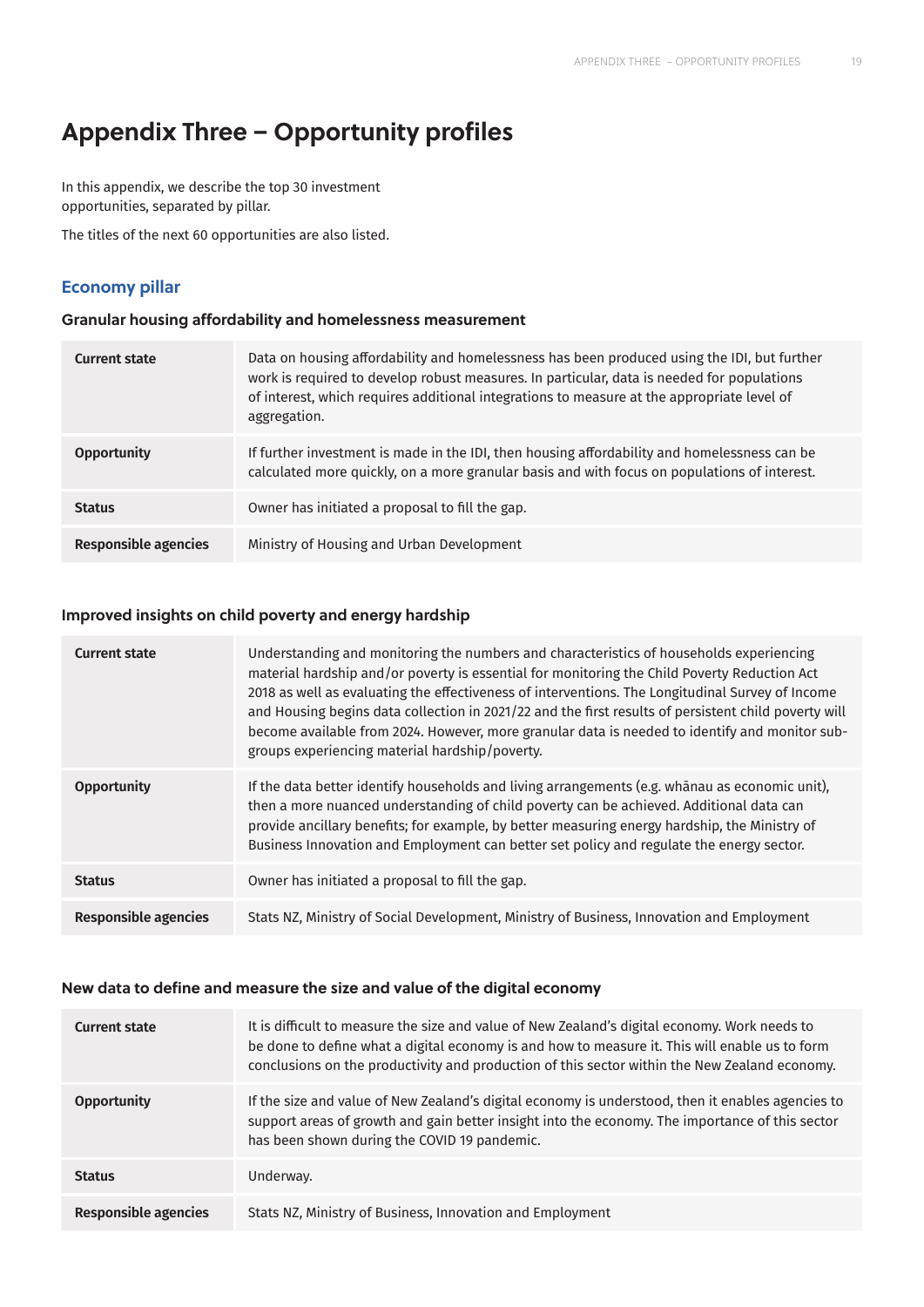## **Economy pillar**

#### **Additional satellite accounts for tourism, health and labour**

| <b>Current state</b> | There is limited availability of data showing the contribution of the tourism, labour and health<br>sectors to the economy by region. This is important for agencies to understand the performance<br>of industries and where the most value is gained (e.g. we are unable to determine the value of<br>Chinese tourist spend by region). |
|----------------------|-------------------------------------------------------------------------------------------------------------------------------------------------------------------------------------------------------------------------------------------------------------------------------------------------------------------------------------------|
| <b>Opportunity</b>   | If satellite accounts can be measured accurately, then agencies can understand where value is<br>being produced and where future opportunities lie.                                                                                                                                                                                       |
| <b>Status</b>        | There is currently work underway to develop the tourism satellite account.                                                                                                                                                                                                                                                                |
| Responsible agencies | Stats N7                                                                                                                                                                                                                                                                                                                                  |

## **Additional data on wellbeing of business owners**

| <b>Current state</b> | A longitudinal business database is used to obtain data. A finer level of data granularity is<br>required to understand the wellbeing and demographics of business owners. More work needs to<br>be done to gather data surrounding small and self-employed businesses. |
|----------------------|-------------------------------------------------------------------------------------------------------------------------------------------------------------------------------------------------------------------------------------------------------------------------|
| <b>Opportunity</b>   | If the wellbeing and demographics of business owners is understood, then agencies can<br>understand the sustainability of New Zealand businesses in various economic climates.                                                                                          |
| <b>Status</b>        | Stats NZ use a longitudinal database to obtain current data. MBIE has initiated a survey<br>targeted at business owners and the impacts of COVID-19. However, these surveys have not been<br>consolidated.                                                              |
| Responsible agencies | Ministry of Business, Innovation and Employment                                                                                                                                                                                                                         |

#### **Clearly defined Māori businesses**

| <b>Current state</b>        | There is under coverage of Māori businesses in existing data. Further development of definitions<br>relating to Māori, Pacific peoples, tourism and foreign-held business need to be established to<br>understand these businesses. Some core Maori businesses are registered on IRD databases. |
|-----------------------------|-------------------------------------------------------------------------------------------------------------------------------------------------------------------------------------------------------------------------------------------------------------------------------------------------|
| <b>Opportunity</b>          | If all Māori businesses are able to be identified and good data is collected, then agencies will<br>be able to monitor the health of these businesses and benchmark them across their respective<br>industries.                                                                                 |
| <b>Status</b>               | Work is underway to define Māori business. Regulatory definitions have been developed under<br>the Tax Act but do not provide full coverage.                                                                                                                                                    |
| <b>Responsible agencies</b> | Stats NZ, Ministry of Business, Innovation and Employment, Te Puni Kōkiri                                                                                                                                                                                                                       |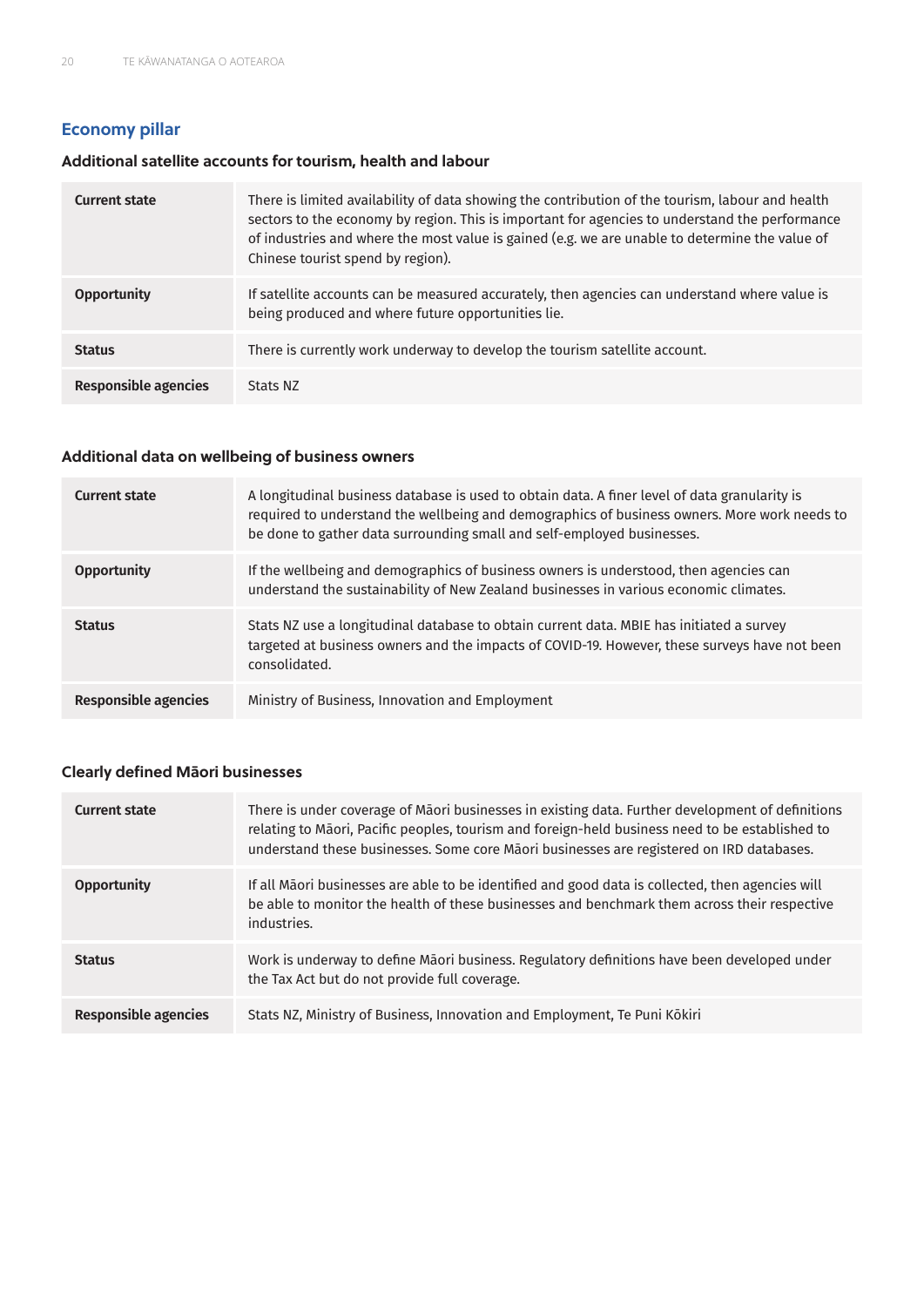21

## **Economy pillar**

## **Updated occupation definitions and visibility of pay gaps for populations of interest**

| <b>Current state</b> | There are issues with the quality and frequency of detailed occupational data. Data is collected<br>every 5 years via the Census leading to large gaps. Detailed earnings data is not readily<br>available and it is difficult to undertake pay-gap analysis on population sub-groups (e.g. ethnic<br>groups, disabled people) due to a lack of agreed standards. There is also work to be done on<br>the Australian and New Zealand Standard Classification of Occupations to better reflect New<br>Zealand's work culture. |
|----------------------|------------------------------------------------------------------------------------------------------------------------------------------------------------------------------------------------------------------------------------------------------------------------------------------------------------------------------------------------------------------------------------------------------------------------------------------------------------------------------------------------------------------------------|
| <b>Opportunity</b>   | If granular occupation and earnings data is collected, then agencies will be able to analyse pay<br>gaps within sub-national populations. This could then be used to improve working conditions for<br>sub-national populations and improve their socio-economic outcomes.                                                                                                                                                                                                                                                   |
| <b>Status</b>        | A programme of work is being developed.                                                                                                                                                                                                                                                                                                                                                                                                                                                                                      |
| Responsible agencies | Stats NZ, Public Service Commission and Ministry of Business, Innovation and Employment                                                                                                                                                                                                                                                                                                                                                                                                                                      |

#### **Further opportunities**

| New integrations to provide insights on firm-level<br>productivity             | New measures on the economic impact of visitors                                                                                   |
|--------------------------------------------------------------------------------|-----------------------------------------------------------------------------------------------------------------------------------|
| Additional data collected about traffic                                        | Data on quality and resilience of physical infrastructure<br>(including transport, telecommunications etc) made more<br>available |
| Improved data is needed on housing instability                                 | Business Operations Survey expanded to public sector<br>organisations                                                             |
| Enhanced calculation of regional GDP                                           | Enhanced debt market statistics                                                                                                   |
| Better price commodity balancing to achieve a more<br>coherent set of GDP data | Enhanced financial sector balance sheet                                                                                           |
| Additional data collected about the accommodation sector                       | New measures on foreign-held businesses                                                                                           |
| Pacific Peoples businesses clearly defined                                     | Enhanced data on demand for, use of, trust in and outcomes<br>of digital services                                                 |
| Improved data on access to services and infrastructure                         | More systematic measurement of the nature and terms of<br>work                                                                    |
| Improved data on household debt                                                | Intergenerational transfer accounts developed                                                                                     |
| Maintenance of existing economic data                                          | Death of a closed company clearly defined                                                                                         |
| Enhanced quarterly national accounts                                           |                                                                                                                                   |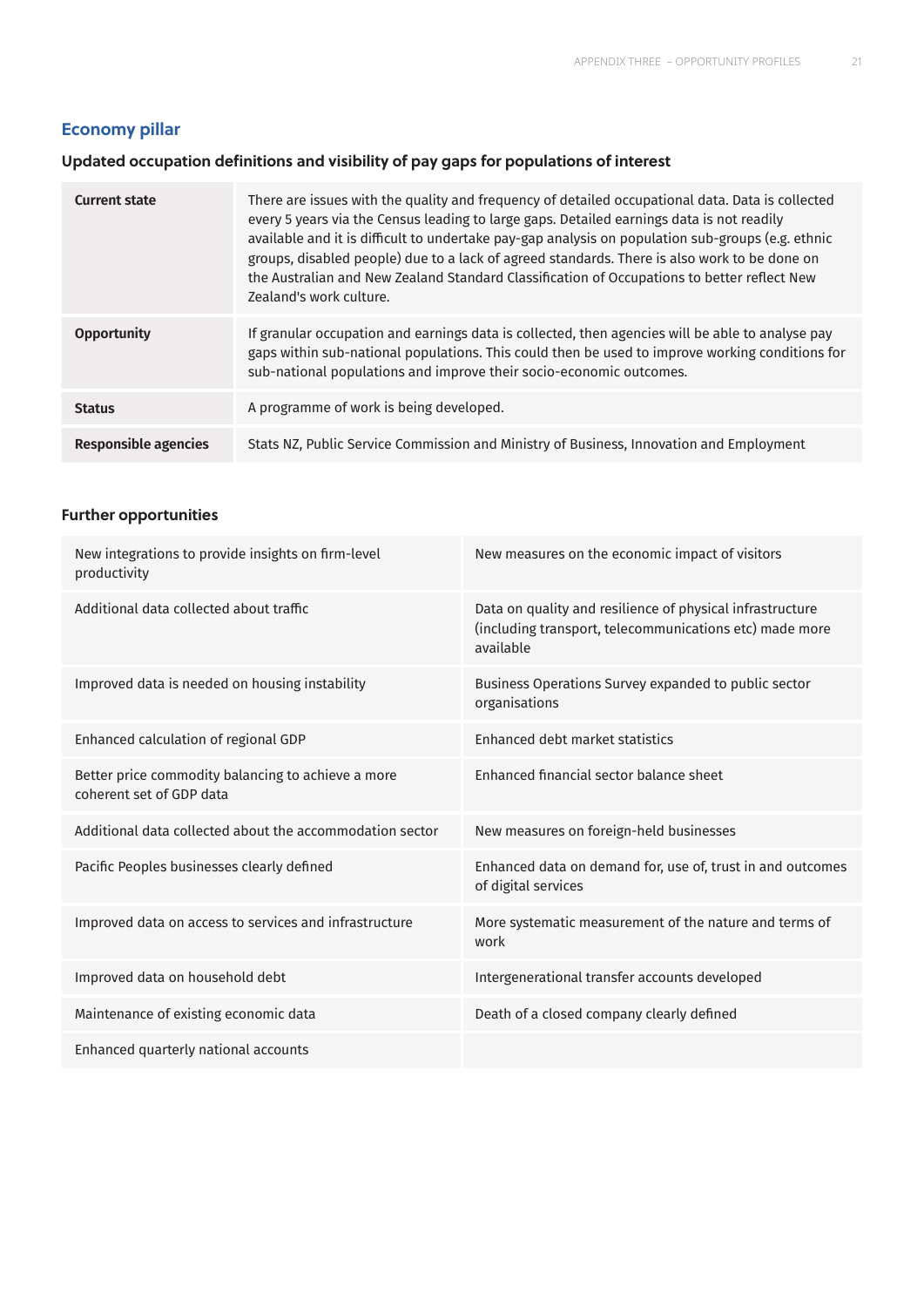## **Environment Pillar**

#### **Nationally consistent measurement of land use over time at the parcel level**

| <b>Current state</b> | The Land Cover Database (LCDB), maintained by Manaaki Whenua - Landcare Research and<br>funded by MBIE, is a nationally comprehensive land use map of New Zealand covering the dates:<br>1996, 2001, 2008, 2012 and 2018. However, we have no nationally consistent measure of land<br>use to link local activities to local change and lack enough monitoring sites to provide reliable<br>measurement of soil erosion, good data on soil health, and detailed elevation mapping across<br>NZ and outlying islands at sub-metre resolution. |
|----------------------|----------------------------------------------------------------------------------------------------------------------------------------------------------------------------------------------------------------------------------------------------------------------------------------------------------------------------------------------------------------------------------------------------------------------------------------------------------------------------------------------------------------------------------------------|
| <b>Opportunity</b>   | If we better understand land, its profile and its use, then we can better understand our<br>greenhouse gas profile, water pollution (nutrient and particulate), the impact of removing<br>vegetation on the flow of ecosystem services from native vegetation, and natural disaster risk<br>profile.                                                                                                                                                                                                                                         |
| <b>Status</b>        | Owner plans a Budget bid within two years.                                                                                                                                                                                                                                                                                                                                                                                                                                                                                                   |
| Responsible agencies | Ministry for the Environment                                                                                                                                                                                                                                                                                                                                                                                                                                                                                                                 |

## **Enhanced and standardised climate change data**

| <b>Current state</b>        | There is an increasing need to monitor the sources of emissions and impacts of climate change<br>(e.g. impacts of climate change on biodiversity). Data collected on resilience (including Iwi-<br>Hapū), impacts and vulnerabilities can be used to drive adaptation and mitigation strategies (e.g.<br>forecasting and managing water inundation). |
|-----------------------------|------------------------------------------------------------------------------------------------------------------------------------------------------------------------------------------------------------------------------------------------------------------------------------------------------------------------------------------------------|
| <b>Opportunity</b>          | If we monitor our emissions well, then we will be able to keep stock of our carbon inventory and<br>meet our national climate goals. Maintenance of the Greenhouse Gas Inventory is important for<br>international reporting.                                                                                                                        |
| <b>Status</b>               | The Climate Change Commission is currently considering data reporting standards and<br>requirements.                                                                                                                                                                                                                                                 |
| <b>Responsible agencies</b> | Ministry for the Environment                                                                                                                                                                                                                                                                                                                         |

#### **Centralised and enhanced data on the impact of natural disasters**

| <b>Current state</b> | There is limited availability of data on the social, economic and environmental impacts of natural<br>disasters. New Zealand has an obligation to report under the Sendai framework focusing on the<br>adoption of measures to address disaster risk. There is no centralised data relating to the cost of<br>a natural disaster (including mortality, injury, displacement, and asset damage). Emphasis needs<br>to be placed on measuring the impacts and costs of these events. |
|----------------------|------------------------------------------------------------------------------------------------------------------------------------------------------------------------------------------------------------------------------------------------------------------------------------------------------------------------------------------------------------------------------------------------------------------------------------------------------------------------------------|
| <b>Opportunity</b>   | If the cost of natural disasters can be measured, then agencies can put strategies in place to<br>minimise the impacts of these events.                                                                                                                                                                                                                                                                                                                                            |
| <b>Status</b>        | Work has been initiated in this area but it has not been coordinated (e.g. insurance companies).                                                                                                                                                                                                                                                                                                                                                                                   |
| Responsible agencies | Ministry for the Environment, Ministry of Business, Innovation and Employment                                                                                                                                                                                                                                                                                                                                                                                                      |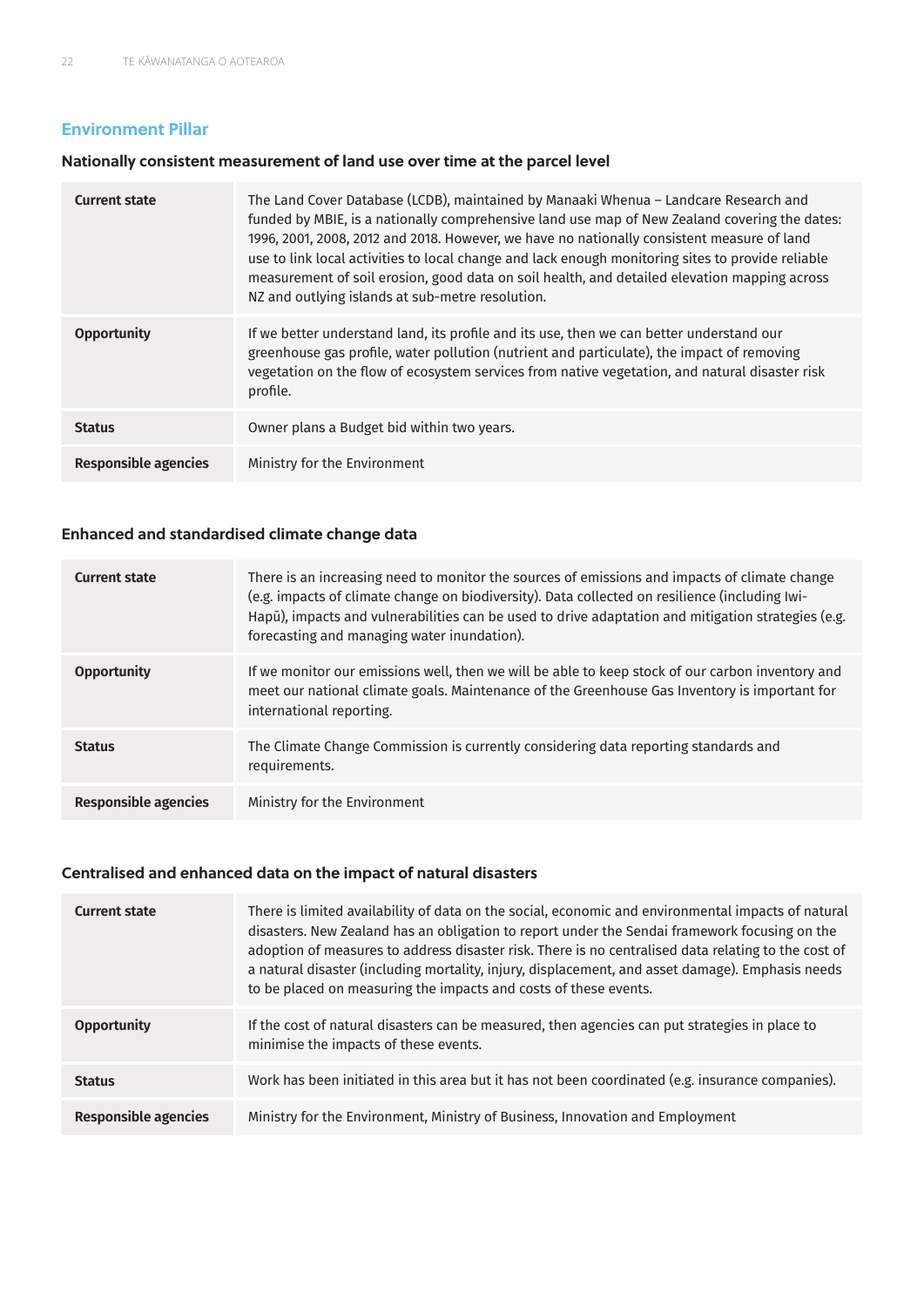#### **Environment Pillar**

#### **Additional water quality data collection sites**

| <b>Current state</b> | There is limited monitoring of biological, chemical and particulate contaminants within<br>waterways with data collection and standards are inconsistent across the regions. There is a<br>need for a national database to understand water quality across the country, and monitor the<br>flow of pollutants as they move through catchments. |
|----------------------|------------------------------------------------------------------------------------------------------------------------------------------------------------------------------------------------------------------------------------------------------------------------------------------------------------------------------------------------|
| <b>Opportunity</b>   | If additional water quality data is collected, then agencies will be able to monitor and<br>understand the flow of pollutants through New Zealand's waterways.                                                                                                                                                                                 |
| <b>Status</b>        | A programme of work is being developed.                                                                                                                                                                                                                                                                                                        |
| Responsible agencies | Ministry for the Environment                                                                                                                                                                                                                                                                                                                   |

## **Additional data on aquifer health and groundwater abstraction**

| <b>Current state</b> | There is limited data relating to water stored in aquifers and the quantity of water taken from<br>lakes and rivers. This has made it difficult to measure our water stocks at any point in time. A<br>lack of understanding could lead to overuse of water systems leading to negative environmental<br>outcomes (e.g. an overused aquifer will draw water and nutrients away from the surface). |
|----------------------|---------------------------------------------------------------------------------------------------------------------------------------------------------------------------------------------------------------------------------------------------------------------------------------------------------------------------------------------------------------------------------------------------|
| <b>Opportunity</b>   | If we understand our water stocks, then we can manage water more effectively, including the<br>effects of projected climate change on the flow of water in rivers and aquifers.                                                                                                                                                                                                                   |
| <b>Status</b>        | A programme of work is being developed.                                                                                                                                                                                                                                                                                                                                                           |
| Responsible agencies | Ministry for the Environment                                                                                                                                                                                                                                                                                                                                                                      |

## **New conceptual and measurement framework for ecosystem services**

| <b>Current state</b>        | There is limited data collected on New Zealand's ecosystem services. A measurement framework<br>has not been developed and it is difficult to measure the benefits provided by our ecosystems<br>(e.g. the benefit of pollination in our agriculture sector). |
|-----------------------------|---------------------------------------------------------------------------------------------------------------------------------------------------------------------------------------------------------------------------------------------------------------|
| <b>Opportunity</b>          | If we understand the benefits our ecosystems provide, then we can monitor the health of these<br>systems and protect our most valuable resources.                                                                                                             |
| <b>Status</b>               | No programme in place.                                                                                                                                                                                                                                        |
| <b>Responsible agencies</b> | Ministry for the Environment, Department of Conservation                                                                                                                                                                                                      |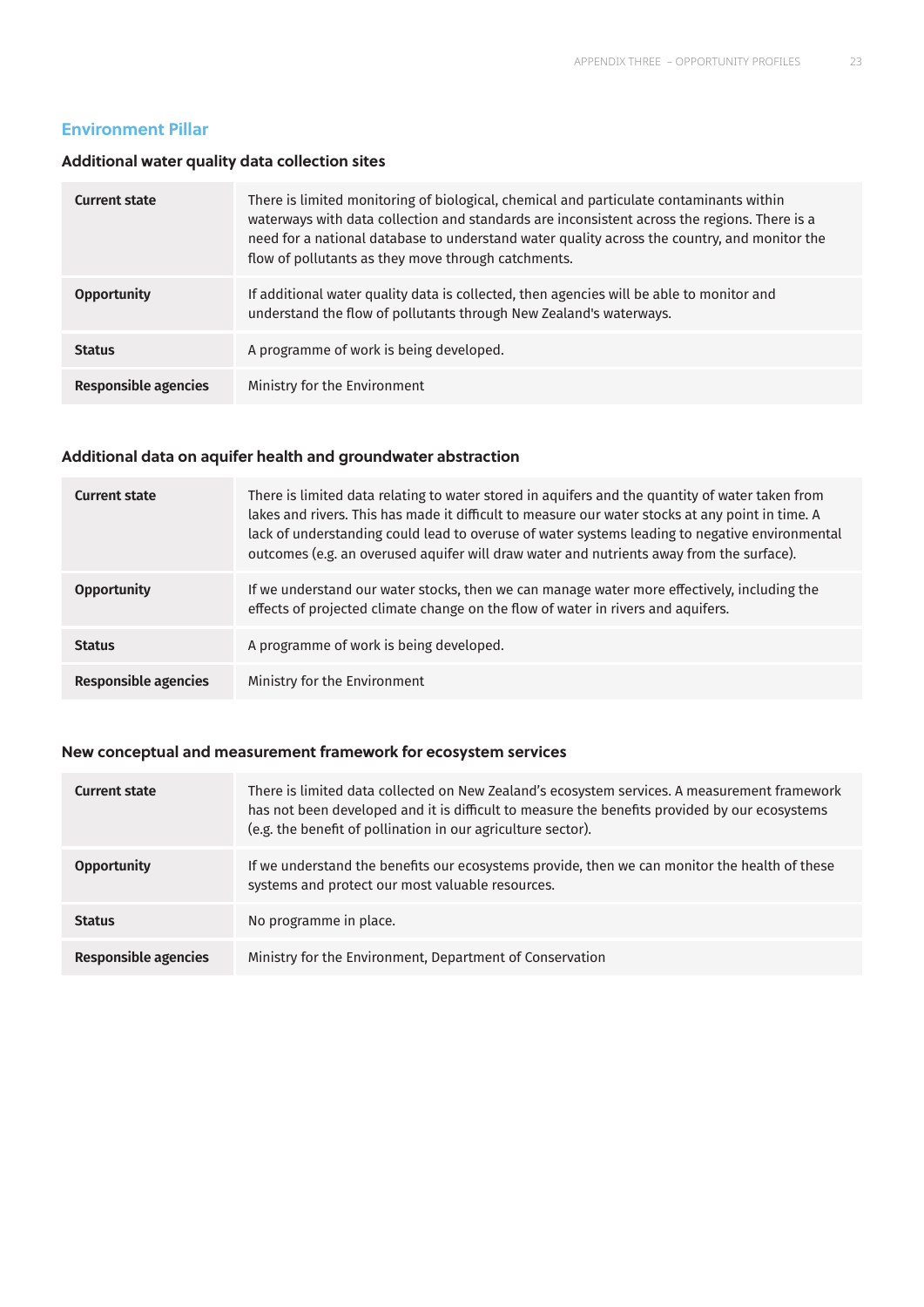#### **Environment Pillar**

#### **Data on waste meets international standards**

| <b>Current state</b> | There is limited data available on the generation, recycling, reuse and disposal of waste. The<br>data that is collected is not sufficient for the System of Environmental Economic Accounting<br>(SEEA) reporting. More data is required to gain an understanding of New Zealand's waste. |
|----------------------|--------------------------------------------------------------------------------------------------------------------------------------------------------------------------------------------------------------------------------------------------------------------------------------------|
| <b>Opportunity</b>   | Improving the quality of our waste data is necessary to support our ability to develop and<br>evaluate effective policies and actions, and to support better monitoring and compliance. Better<br>data will allow us to track our progress toward a circular economy.                      |
| <b>Status</b>        | Programme is underway.                                                                                                                                                                                                                                                                     |
| Responsible agencies | Ministry for the Environment, Ministry of Business, Innovation and Employment                                                                                                                                                                                                              |

#### **Further opportunities**

Improved data is needed on ecosystem extent/condition - freshwater, marine and terrestrial. Existing data is incomplete.

Improved data on the conservation status of species.

More comprehensive monitoring of air quality.

Enhanced biodiversity data and collections with new genomic information.

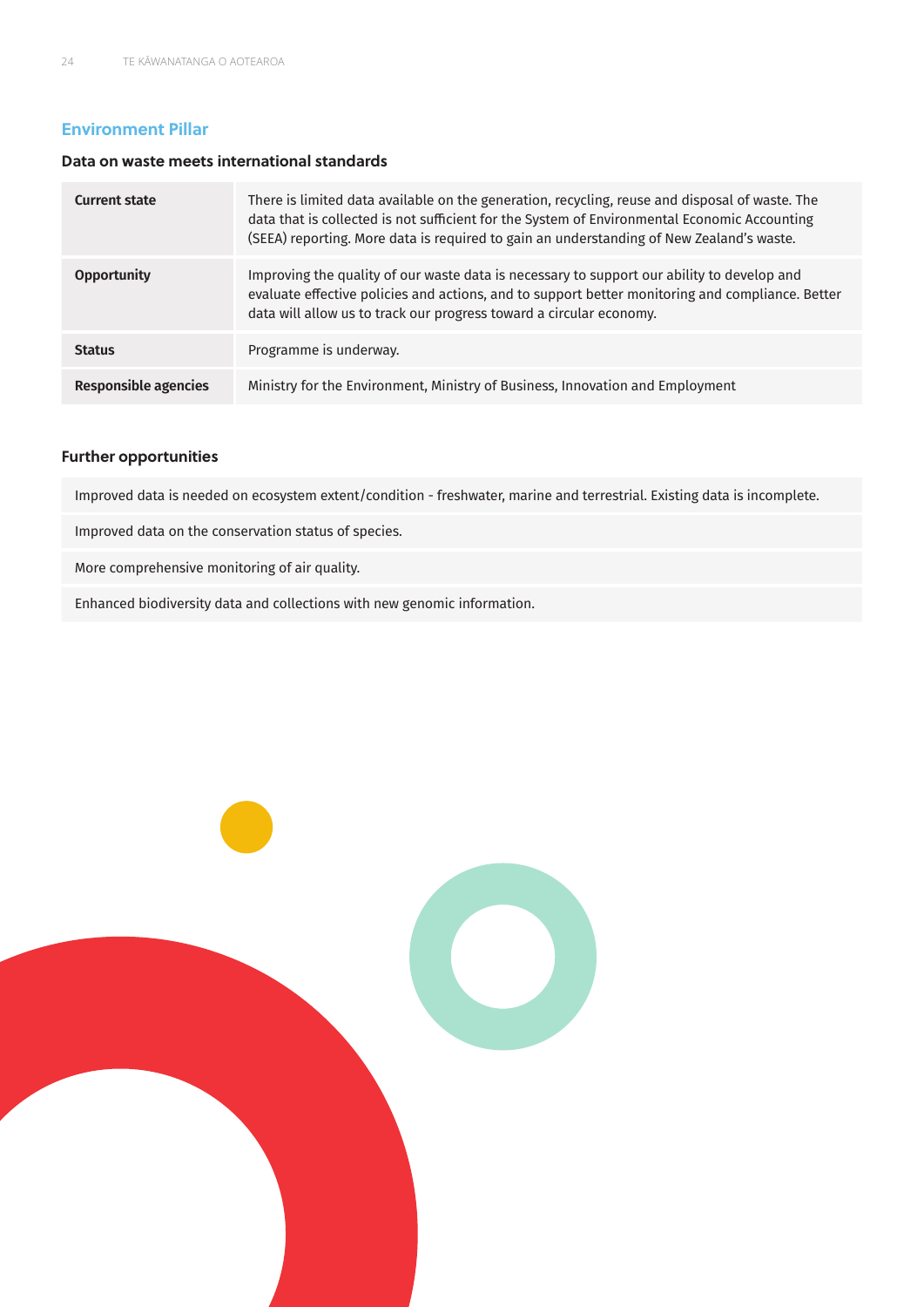## **Society Pillar**

#### **More accurate and frequent measurement of population**

| <b>Current state</b> | New Zealand's primary source of information on population and sub-national population data is<br>the Census. Over reliance on the Census can increase the risk profile of population data, resulting<br>in undesired outcomes, and has inherent limitations (the Census is infrequent and does not<br>count some population groups, including Iwi and Maori, Pacific groups, as well as others). |
|----------------------|--------------------------------------------------------------------------------------------------------------------------------------------------------------------------------------------------------------------------------------------------------------------------------------------------------------------------------------------------------------------------------------------------|
| <b>Opportunity</b>   | If administrative data is used as New Zealand's primary source of population data, then our<br>population data would become more frequent and accurate. More accurate population and<br>subpopulation data has implications across government - for example, in determining health<br>funding and setting electoral boundaries. This opportunity is an Iwi-Māori priority.                       |
| <b>Status</b>        | Stats NZ's Census Transformation Programme undertook a series of investigations based on the<br>2013 Census to look at the ability of admin data sources to provide census-type information. This<br>work accelerated in response to the 2018 census (especially in regard to Iwi-Māori population<br>data). The Census Transformation Programme will continue in the lead-up to Census 2023.    |
| Responsible agencies | Stats NZ, many contributing government and non-government bodies hold relevant<br>administrative data.                                                                                                                                                                                                                                                                                           |

#### **Consistent measurement of ethnicity across government**

| <b>Current state</b> | Peoples' ethnic identity includes the ethnic group(s) they identify with as well as their ability to<br>express their identity and speak their language. Currently, there are differences in how ethnicity<br>is defined in administrative data; for example, Māori can identify themselves by ethnicity,<br>descent, or iwi affiliation and Fijian Indians can be classified as Pacific peoples or Indian<br>depending on how data is collected and aggregated. |
|----------------------|------------------------------------------------------------------------------------------------------------------------------------------------------------------------------------------------------------------------------------------------------------------------------------------------------------------------------------------------------------------------------------------------------------------------------------------------------------------|
| <b>Opportunity</b>   | If more consistent definitions are applied across administrative data, then data is more readily<br>re-used and combined - enabling us to better draw insight from multiple data sources.                                                                                                                                                                                                                                                                        |
| <b>Status</b>        | This is not a current programme. Stats NZ plans a Budget bid within the next 2 years.                                                                                                                                                                                                                                                                                                                                                                            |
| Responsible agencies | Stats N <sub>7</sub>                                                                                                                                                                                                                                                                                                                                                                                                                                             |

#### **Sustainable and enhanced crime victims data**

| <b>Current state</b> | New Zealand collects its victimisation data through the New Zealand Crimes and Victims survey<br>(NZCVS). This survey is funded annually through a contestable research pool. Limited data is<br>available from the survey on some types of victimisation (e.g. child abuse, abuse of disabled<br>people, elderly abuse).                                                                                                                            |
|----------------------|------------------------------------------------------------------------------------------------------------------------------------------------------------------------------------------------------------------------------------------------------------------------------------------------------------------------------------------------------------------------------------------------------------------------------------------------------|
| <b>Opportunity</b>   | If baseline funding was secured for the NZCVS, then the Ministry of Justice can have confidence<br>any improvements made to the survey would have lasting benefits. Multiple agencies reliant<br>on this data will continue to develop insights and form strategies around their findings. Robust<br>sources of data will be provided for both national and international reporting (e.g. Indicators<br>Aotearoa, UN Sustainable Development Goals). |
| <b>Status</b>        | Funded partly through baseline (40%) and partly through a research pool which is contestable<br>$(60\%)$ .                                                                                                                                                                                                                                                                                                                                           |
| Responsible agencies | Ministry of Justice                                                                                                                                                                                                                                                                                                                                                                                                                                  |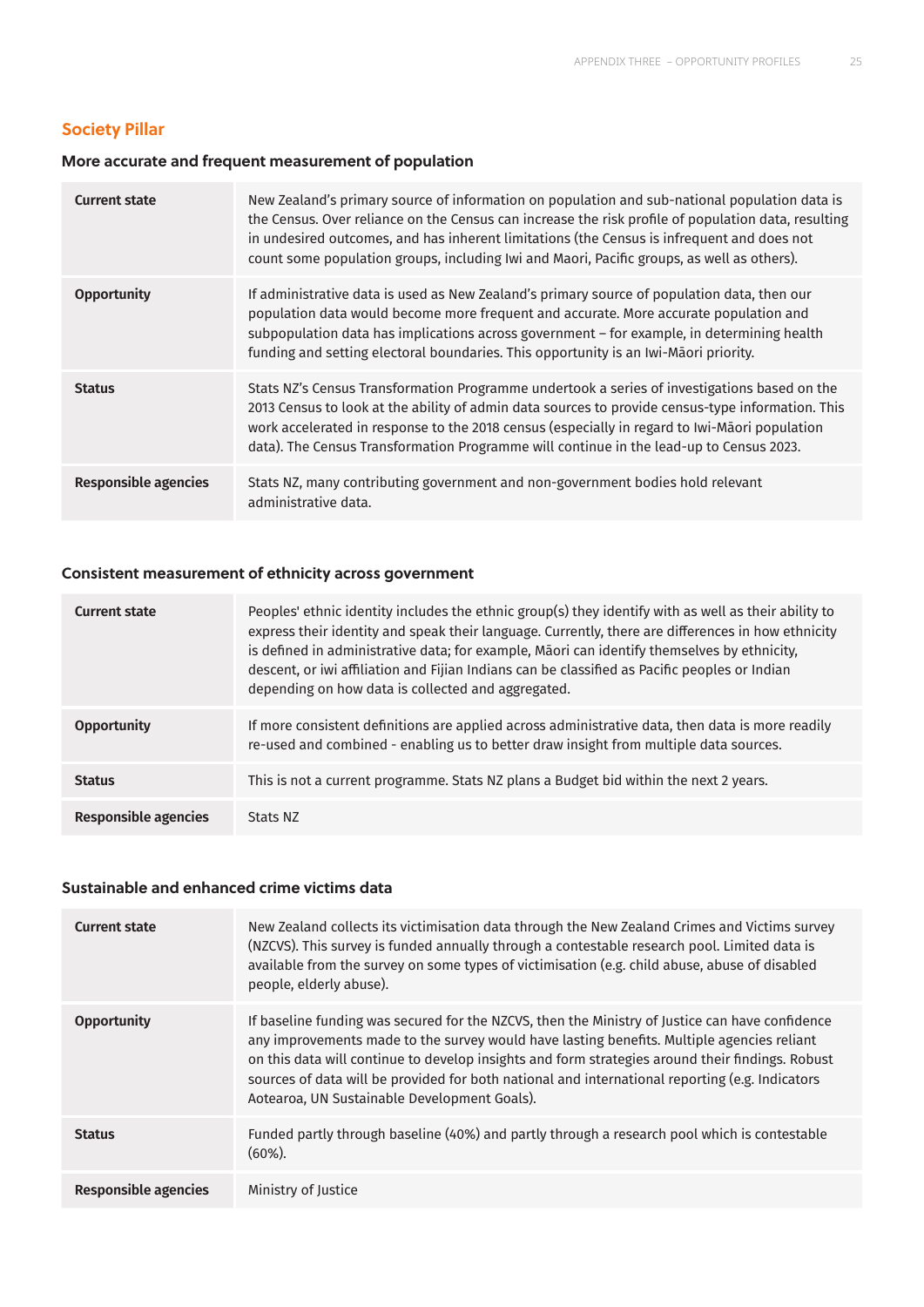## **Society Pillar**

#### **Centralised Primary health care data**

| <b>Current state</b> | New Zealand does not have a nationally held collection of primary health care data. There are no<br>data reporting standards leading to difficulties in collating health data from different providers.<br>This has previously led to underestimation of certain diseases and illnesses. |
|----------------------|------------------------------------------------------------------------------------------------------------------------------------------------------------------------------------------------------------------------------------------------------------------------------------------|
| <b>Opportunity</b>   | If standardised data reporting is established, this will enable a better understanding of individual<br>health outcomes and support preventative treatment.                                                                                                                              |
| <b>Status</b>        | Stats NZ has not initiated any work as New Zealand's health system is undergoing large scale<br>change. As part of this change the Ministry of Health will look to establish national data reporting<br>standards.                                                                       |
| Responsible agencies | Ministry of Health                                                                                                                                                                                                                                                                       |

#### **Better characterised mental health and addiction data**

| <b>Current state</b> | There is limited availability of data surrounding mental health and addiction. Most mental health<br>and addiction patients are referred to primary care providers where a lack of national data<br>reporting standards has made it difficult to collate information. |
|----------------------|-----------------------------------------------------------------------------------------------------------------------------------------------------------------------------------------------------------------------------------------------------------------------|
| <b>Opportunity</b>   | If agencies have access to improved data, then they will be able to further understand the<br>population experiencing mental health illnesses and develop future strategy.                                                                                            |
| <b>Status</b>        | Under consideration.                                                                                                                                                                                                                                                  |
| Responsible agencies | Ministry of Health                                                                                                                                                                                                                                                    |

#### **New conceptual and measurement framework for equity**

| <b>Current state</b> | It is difficult to understand equity within New Zealand. A conceptual and measurement<br>framework of equity has not been established. Data lacks the granularity required to form<br>meaningful conclusions, particularly within disadvantaged sub-national populations. |
|----------------------|---------------------------------------------------------------------------------------------------------------------------------------------------------------------------------------------------------------------------------------------------------------------------|
| <b>Opportunity</b>   | If we can understand equity within our society, then we can identify areas for improvement<br>and put measures in place to avoid negative outcomes in education, justice and health for our<br>disadvantaged groups.                                                      |
| <b>Status</b>        | A programme of work is being developed.                                                                                                                                                                                                                                   |
| Responsible agencies | Ministry of Social Development, Ministry of Health, Ministry of Justice, Social Wellbeing Agency,<br>Ministry of Education, Ministry of Business, Innovation and Employment, Te Puni Kökiri                                                                               |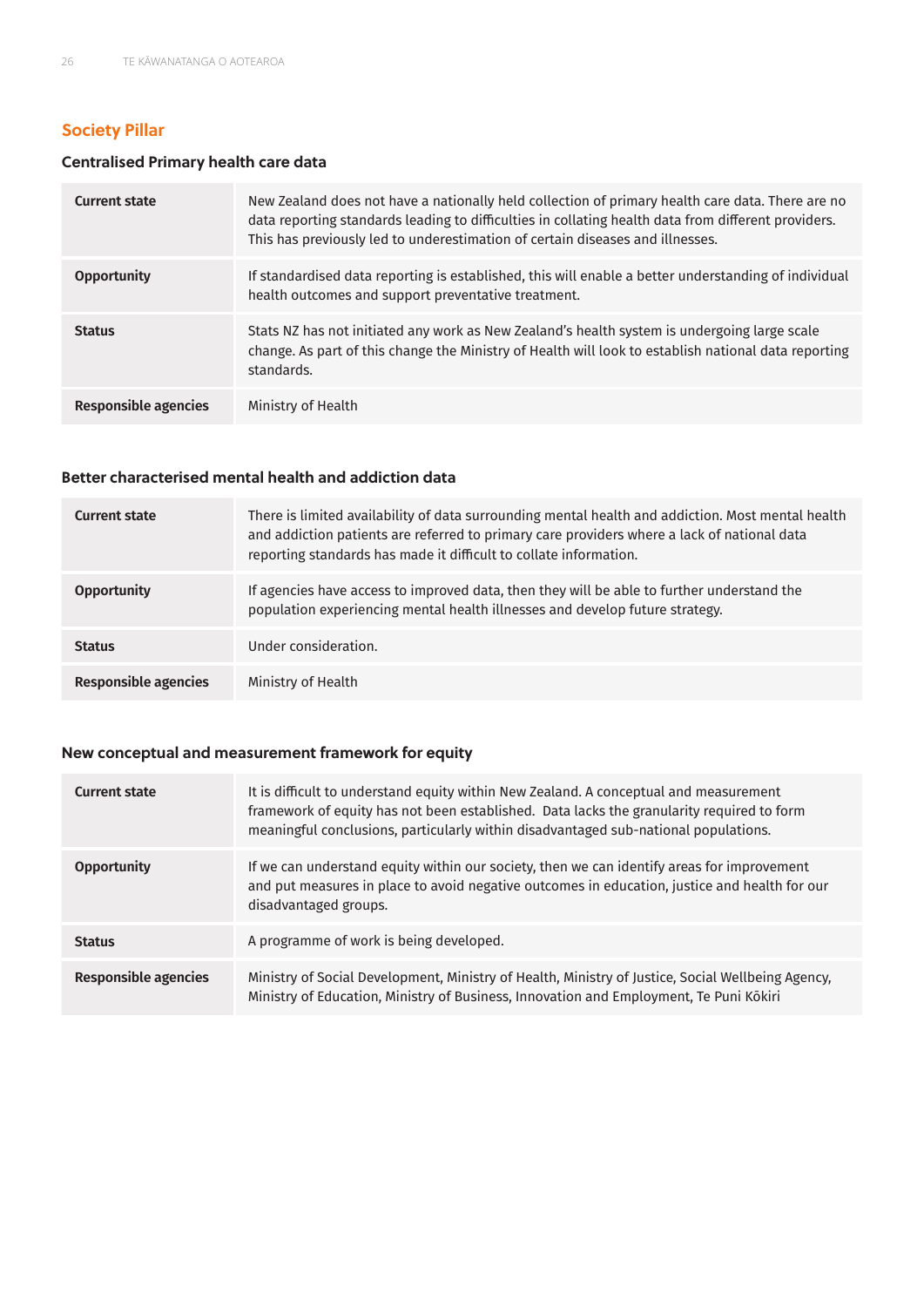## **Society Pillar**

#### **More frequent data on unpaid and voluntary work**

| <b>Current state</b> | There is a lack of data on unpaid and voluntary work. The last Time Use Survey was completed<br>in 2009. This survey captures data on unpaid and voluntary work but sufficient robustness for<br>populations of policy interest. |
|----------------------|----------------------------------------------------------------------------------------------------------------------------------------------------------------------------------------------------------------------------------|
| <b>Opportunity</b>   | If frequent data on unpaid and voluntary work is captured, then agencies can understand the<br>contribution made by households and the not-for-profit sector and areas that require support.                                     |
| <b>Status</b>        | A programme of work is being developed.                                                                                                                                                                                          |
| Responsible agencies | Stats N <sub>7</sub>                                                                                                                                                                                                             |

## **New measures for family and whānau wellbeing**

| <b>Current state</b> | There is a lack of data surrounding family and whanau social and economic wellbeing. Existing<br>data is predominantly from Te Kupenga, the Māori wellbeing survey, carried out every 10<br>years. Measures of wellbeing focus predominantly on the individual and not family units. An<br>understanding of how to measure family wellbeing needs to be developed before data can be<br>collected. |
|----------------------|----------------------------------------------------------------------------------------------------------------------------------------------------------------------------------------------------------------------------------------------------------------------------------------------------------------------------------------------------------------------------------------------------|
| <b>Opportunity</b>   | If family and whanau wellbeing can be measured, then agencies can determine which families<br>need support and how to provide that support.                                                                                                                                                                                                                                                        |
| <b>Status</b>        | In pipeline.                                                                                                                                                                                                                                                                                                                                                                                       |
| Responsible agencies | Ministry of Social Development, Te Puni Kōkiri, Stats NZ, Social Wellbeing Agency                                                                                                                                                                                                                                                                                                                  |

#### **Further opportunities**

| Standardised injury definitions                                                                           | More timely health expectancy and cause of death data                                          |
|-----------------------------------------------------------------------------------------------------------|------------------------------------------------------------------------------------------------|
| Families / whānau identified in administrative data                                                       | Broader measures of democratic participation, including<br>global citizenship                  |
| De facto partnerships identified in administrative data                                                   | New data on education experiences and barriers to<br>participation                             |
| New measure on recidivism                                                                                 | Improved availability of data on organised crime                                               |
| Improved monitoring of engagement in cultural activities                                                  | Broader measures of institutional trust that adhere to OECD<br>guidelines                      |
| Improved measurement of identity groups and their<br>outcomes                                             | Enhanced data on the quality, costs and barriers to Early<br>Childhood Education participation |
| New measures for subjective wellbeing                                                                     | Regular assessment of the costs of crime                                                       |
| Improved data on access to community support                                                              | Relaunched Public Perceptions of Crime Survey                                                  |
| New conceptual and measurement framework for Wairau /<br>spiritual health                                 | Improved data on progression through the education<br>system, informal education and training  |
| Enhanced skills classification framework and improved data<br>on competencies, including digital literacy |                                                                                                |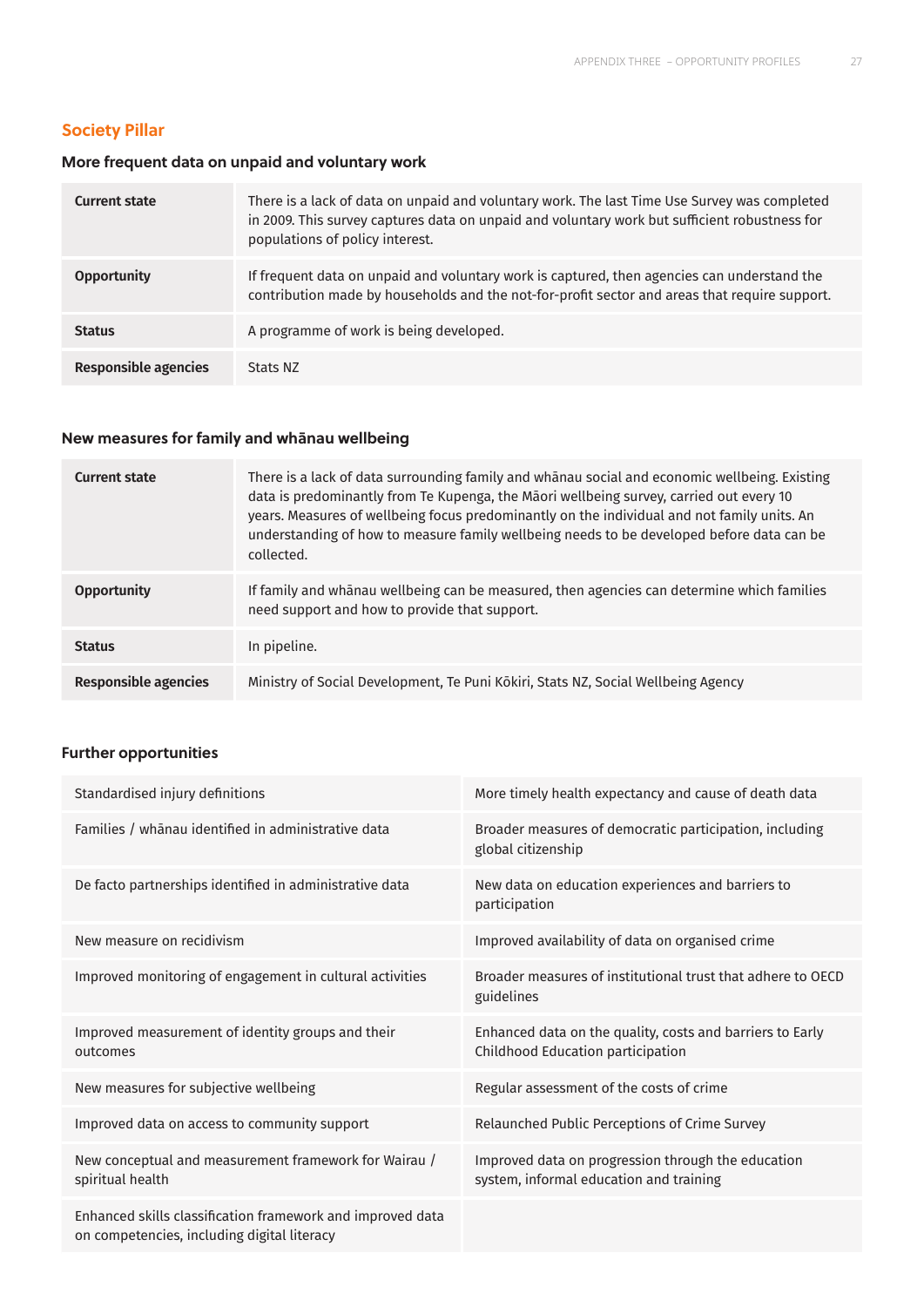## **Populations of Policy Interest**

#### **Improved data on the wellbeing of children**

| <b>Current state</b> | There is limited availability of data measuring the wellbeing of children and their resilience.<br>This has made it difficult to form a meaningful picture of how children are doing as a group and<br>across different sub-groups (e.g. gap in data reflecting the child's view). There is a need for data<br>that provides comprehensive coverage of different domains of wellbeing. |
|----------------------|----------------------------------------------------------------------------------------------------------------------------------------------------------------------------------------------------------------------------------------------------------------------------------------------------------------------------------------------------------------------------------------|
| <b>Opportunity</b>   | If we can measure child wellbeing using a more comprehensive set of measures and at a more<br>granular level, then we will be able to better understand the population and identify areas in<br>the system where intervention is required. Use of internationally comparable measures will also<br>enable us to benchmark against other nations.                                       |
| <b>Status</b>        | Programme of work is underway.                                                                                                                                                                                                                                                                                                                                                         |
| Responsible agencies | Social Wellbeing Agency, Department of the Prime Minister and Cabinet, Te Puni Kōkiri, Stats NZ                                                                                                                                                                                                                                                                                        |

#### **Additional data integrations to enhance visibility of populations of policy interest**

| <b>Current state</b> | There is limited availability of data on sub-national populations. The data collected is often<br>unreliable because it is generally taken from samples (e.g. data on the wellbeing of Pacific<br>peoples ethnic groups).                                                                            |
|----------------------|------------------------------------------------------------------------------------------------------------------------------------------------------------------------------------------------------------------------------------------------------------------------------------------------------|
| <b>Opportunity</b>   | If attributes are added to administrative data (to enable the identification of populations of<br>policy interest) and data is integrated well, agencies will have better visibility of sub-national<br>populations, then they can understand their needs and identify areas requiring intervention. |
| <b>Status</b>        | Stats NZ does not have this in train as an independent project. It would benefit from a sector<br>approach.                                                                                                                                                                                          |
| Responsible agencies | Stats N <sub>7</sub>                                                                                                                                                                                                                                                                                 |

#### **Improved availability and standards for community level data**

| <b>Current state</b> | There is limited availability of data on community wellbeing. Improved availability and standards<br>are needed for community level data. Most government data is focused at a national level and all<br>surveys are too small to provide robust data below the regional level. This is further exacerbated<br>when disaggregated by other characteristics (e.g. ethnicity). |
|----------------------|------------------------------------------------------------------------------------------------------------------------------------------------------------------------------------------------------------------------------------------------------------------------------------------------------------------------------------------------------------------------------|
| <b>Opportunity</b>   | If community wellbeing is understood, then we can begin to understand the drivers and put<br>strategies in place to improve population wellbeing. This would enhance social outcomes and<br>reduce the strain on related services (e.g. health).                                                                                                                             |
| <b>Status</b>        | The Social Wellbeing Agency has work underway to help quantify the wellbeing of communities<br>around the country.                                                                                                                                                                                                                                                           |
| Responsible agencies | Social Wellbeing Agency                                                                                                                                                                                                                                                                                                                                                      |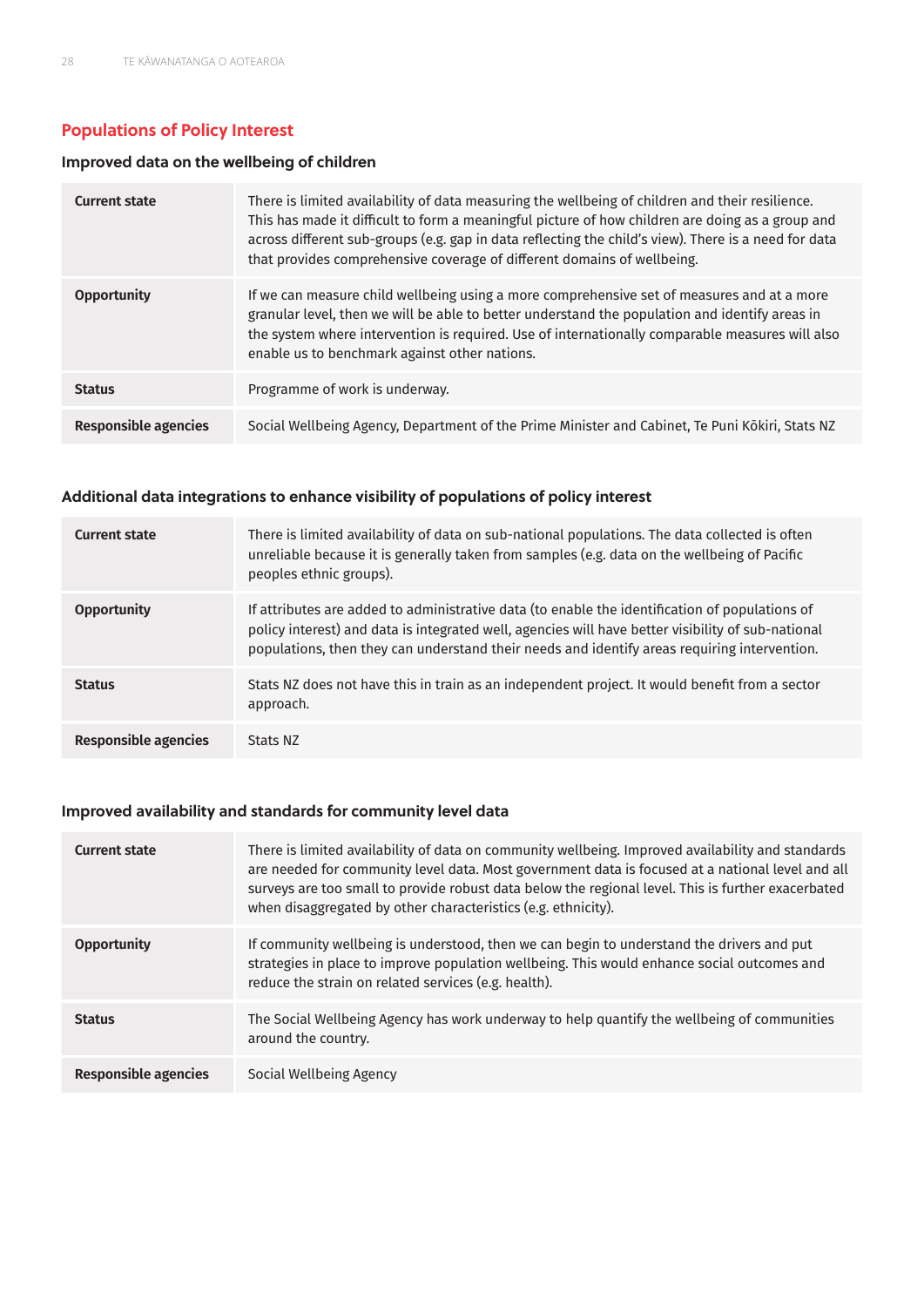#### **Populations of Policy Interest**

#### **New te ao Māori measures of wellbeing**

| <b>Current state</b>        | There is limited data available on Māori wellbeing that reflects te ao Māori perspectives.<br>This data is predominantly obtained from the Census and Te Kupenga, the Māori wellbeing<br>survey. More frequent data supported by improved infrastructure which shows Māori<br>perspectives, priorities, language, access to services and control is needed, at both a national<br>and local level. |
|-----------------------------|----------------------------------------------------------------------------------------------------------------------------------------------------------------------------------------------------------------------------------------------------------------------------------------------------------------------------------------------------------------------------------------------------|
| <b>Opportunity</b>          | If Maori wellbeing can be measured, then Maori are better positioned to achieve mana motuhake.                                                                                                                                                                                                                                                                                                     |
| <b>Status</b>               | Underway                                                                                                                                                                                                                                                                                                                                                                                           |
| <b>Responsible agencies</b> | Te Puni Kōkiri                                                                                                                                                                                                                                                                                                                                                                                     |

#### **Further opportunities**

Further additional measures for family and whānau wellbeing

Improved measurement of marginalised groups and their outcomes

Improved data on carers

Improved measurement of people with disabilities, including psychiatric and psychological disabilities

Improved measurement of migrants and their outcomes

Improved measurement of refugees and their outcomes

Improved measurement of the wellbeing of Pacific groups, including data that reflect Pacifica perspectives

More granular age data for those aged over 65, including those in non-private households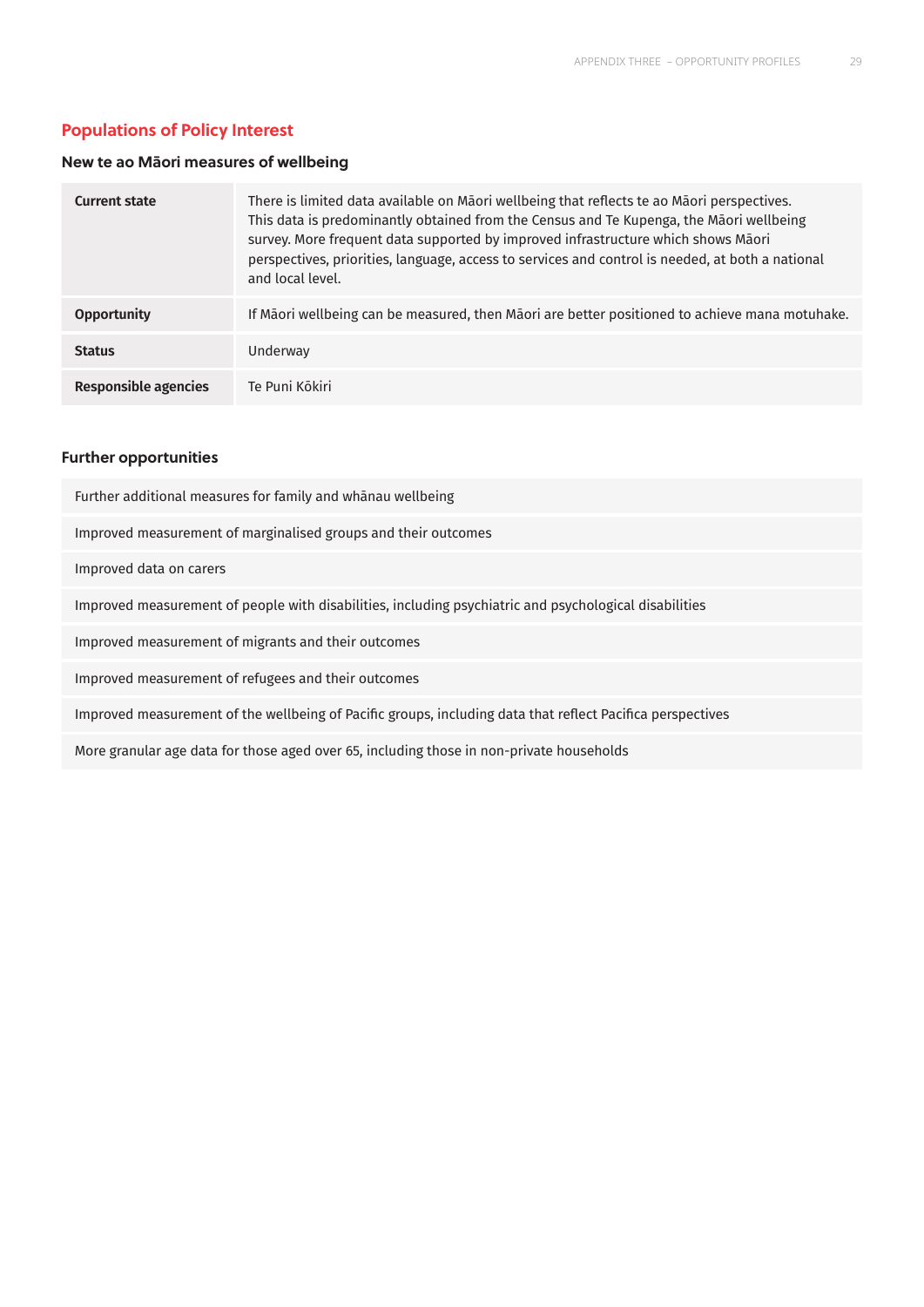## **Data integration Assets**

#### **Improved quality of data and access to the Integrated Data Infrastructure**

| <b>Current state</b>        | The Integrated Data Infrastructure (IDI) is a large research database that holds microdata about<br>people and households. The data is about life events - such as, education, income, benefits,<br>migration, justice, and health. The data is then linked together, or integrated, to form the IDI.<br>However, administrative data, particularly datasets that have been generated rather than<br>collected or developed, often does not meet expectations around data quality for some of their<br>downstream uses and maintaining data at this quality carries costs for agencies that provide<br>it. The Integrated Data service has grown considerably in the last seven years, supporting over<br>700 customers working on around 300 different projects, and receives about 100 new project<br>applications each calendar year. The use of the IDI is evolving and increasingly being used to<br>solve real-time problems (e.g. assess wage subsidy effectiveness during COVID) rather than<br>being limited to research. The IDI is also of increasing interest to Iwi-Māori, both in terms of data<br>sovereignty and in developing specific insights pertaining to Iwi-Māori. |
|-----------------------------|-------------------------------------------------------------------------------------------------------------------------------------------------------------------------------------------------------------------------------------------------------------------------------------------------------------------------------------------------------------------------------------------------------------------------------------------------------------------------------------------------------------------------------------------------------------------------------------------------------------------------------------------------------------------------------------------------------------------------------------------------------------------------------------------------------------------------------------------------------------------------------------------------------------------------------------------------------------------------------------------------------------------------------------------------------------------------------------------------------------------------------------------------------------------------------------------|
| <b>Opportunity</b>          | The service is integral to work across the system, but there is more value that could be gained<br>by increasing the service offering for government users, expanding the customer base, looking<br>to partner to provide more direct impact for communities across New Zealand, and work more<br>closely with Treaty partners to enable achievement of their data aspirations. There is also an<br>opportunity to improve data quality (consistent data and metadata) so that IDI becomes more<br>widely usable to use. This opportunity is an Iwi-Māori priority.                                                                                                                                                                                                                                                                                                                                                                                                                                                                                                                                                                                                                       |
| <b>Status</b>               | Stats NZ and contributing agencies have a continuous improvement approach in place.                                                                                                                                                                                                                                                                                                                                                                                                                                                                                                                                                                                                                                                                                                                                                                                                                                                                                                                                                                                                                                                                                                       |
| <b>Responsible agencies</b> | Stats NZ, Toitū Te Whenua, Ministry of Business, Innovation and Employment, Ministry for the<br>Environment, Ministry of Primary Industries                                                                                                                                                                                                                                                                                                                                                                                                                                                                                                                                                                                                                                                                                                                                                                                                                                                                                                                                                                                                                                               |

#### **Additional registers and accompanying and foundational data**

| <b>Current state</b> | A register is a specific type of dataset listing all members of a defined population. It is the sole<br>authoritative source of that information, kept complete, accurate and up-to-date. For example,<br>the companies register administered by the Companies Office is the single, authoritative data<br>source for company information. Key features of a register are persistent unique identifiers,<br>immutable entries, and live data. Currently, there is no statistical person frame. Additionally,<br>the business, property, address, district valuation roll and biodiversity registers require further<br>investment. Foundational data such as imagery, LIDAR, rivers, and roads centrelines are needed<br>to underpin other data. |
|----------------------|--------------------------------------------------------------------------------------------------------------------------------------------------------------------------------------------------------------------------------------------------------------------------------------------------------------------------------------------------------------------------------------------------------------------------------------------------------------------------------------------------------------------------------------------------------------------------------------------------------------------------------------------------------------------------------------------------------------------------------------------------|
| <b>Opportunity</b>   | If more registers are established, then data is updated more frequently, is of higher quality, and<br>is more readily linked to other datasets. This will enable more timely and rich insights as well as<br>a focus on populations of interest. The establishment of registers needs to take account of social<br>licence and be supported by sound governance to ensure ongoing public trust and confidence.<br>This opportunity is an Iwi-Māori priority.                                                                                                                                                                                                                                                                                     |
| <b>Status</b>        | Owner has initiated a proposal to fill the gap.                                                                                                                                                                                                                                                                                                                                                                                                                                                                                                                                                                                                                                                                                                  |
| Responsible agencies | Stats NZ, Toitū Te Whenua, Ministry of Business, Innovation and Employment, Ministry for the<br>Environment, Ministry of Primary Industries                                                                                                                                                                                                                                                                                                                                                                                                                                                                                                                                                                                                      |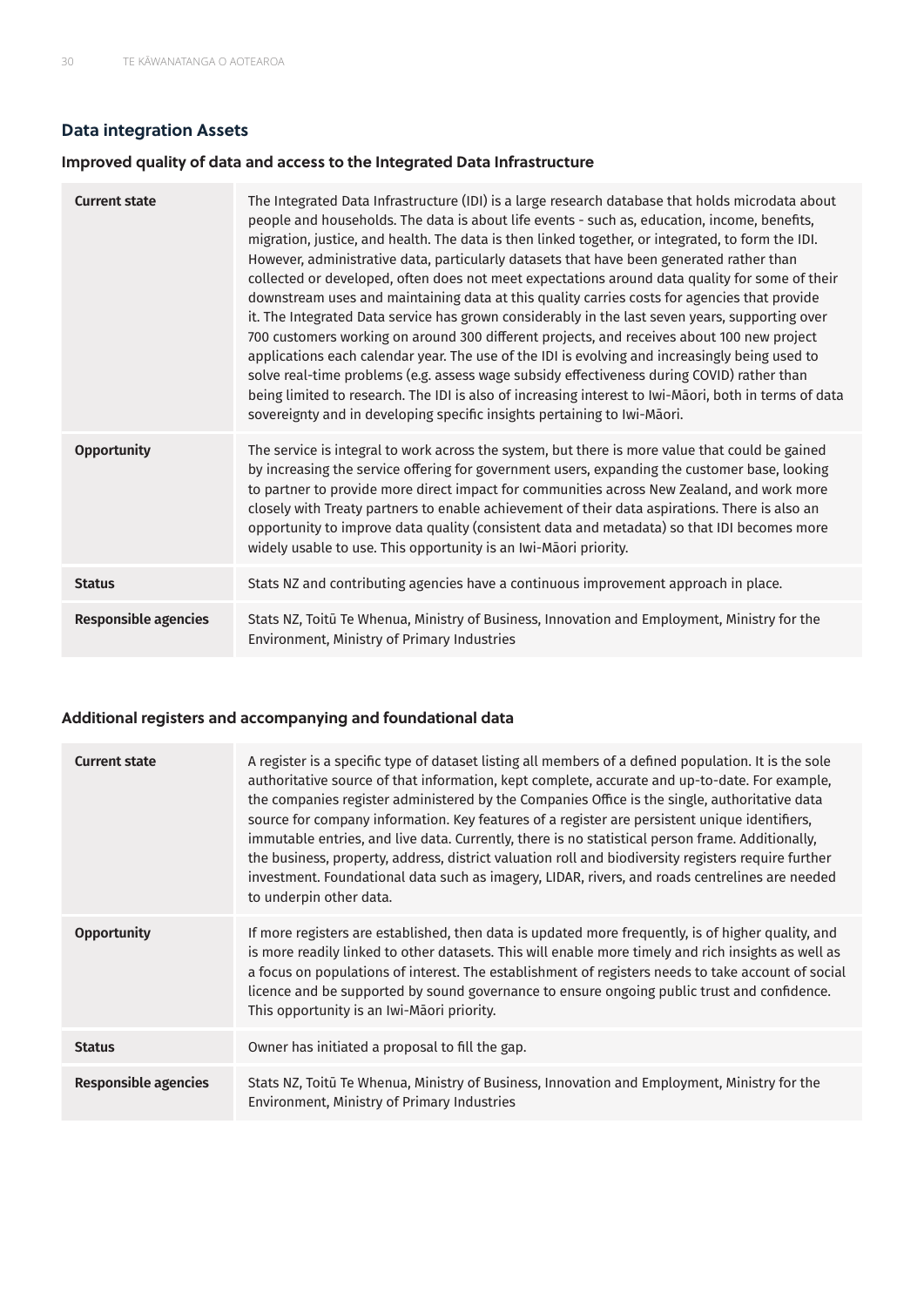#### **Data integration Assets**

#### **Standardised system-wide data governance**

| <b>Current state</b> | Data governance is the combination of people, policies, standards, processes, and technology<br>that enables data to be available, usable, consistent, coherent and secure. Although significant<br>guidance exists to support good data governance, currently there is no system governance layer.<br>As a result, each entity makes individual choices and there is divergence in practice.                                                                                                                                                                                                                                                                                                                                                          |
|----------------------|--------------------------------------------------------------------------------------------------------------------------------------------------------------------------------------------------------------------------------------------------------------------------------------------------------------------------------------------------------------------------------------------------------------------------------------------------------------------------------------------------------------------------------------------------------------------------------------------------------------------------------------------------------------------------------------------------------------------------------------------------------|
| <b>Opportunity</b>   | If consistent data governance is put in place, then data use becomes more efficient, reusable<br>and comparable. Governance is also important to ensure that the ways in which data is used are<br>consistent with public expectation. Specific immediate opportunities relate to the establishment<br>of Health New Zealand and the new Māori Health Authority and a requirement for consistent<br>health data and Māori data across the system. There is also an immediate opportunity to further<br>define and implement the Waka Hourua model of Māori Data Governance co-designed between<br>Kawanatanga and te ao Māori participants in 2020, as outlined in the Tawhiti Nuku <sup>5</sup> report.<br>This opportunity is an Iwi-Māori priority. |
| <b>Status</b>        | Owners have initiated a proposal to fill the gap.                                                                                                                                                                                                                                                                                                                                                                                                                                                                                                                                                                                                                                                                                                      |
| Responsible agencies | Stats NZ, Ministry of Health                                                                                                                                                                                                                                                                                                                                                                                                                                                                                                                                                                                                                                                                                                                           |

#### **Standardised data rules and aggregation**

| <b>Current state</b> | Existing data standards are not being implemented consistently across government. A lack of<br>consistent business rules, data formats and levels of aggregation mean that data sets cannot<br>be easily combined for cross-agency data sharing (e.g. many regions are developing their own<br>collections, without the use of data standards). |
|----------------------|-------------------------------------------------------------------------------------------------------------------------------------------------------------------------------------------------------------------------------------------------------------------------------------------------------------------------------------------------|
| <b>Opportunity</b>   | If data is standardised, then agencies will be able to use data collected by other organisations<br>and in different regions. This can be used to develop meaningful insights and conclusions. This<br>opportunity is an Iwi-Māori priority.                                                                                                    |
| <b>Status</b>        | No active programme.                                                                                                                                                                                                                                                                                                                            |
| Responsible agencies | Stats N <sub>7</sub>                                                                                                                                                                                                                                                                                                                            |

#### **Further opportunities**

Improved standardisation of metadata across collections

New tools to address emerging issues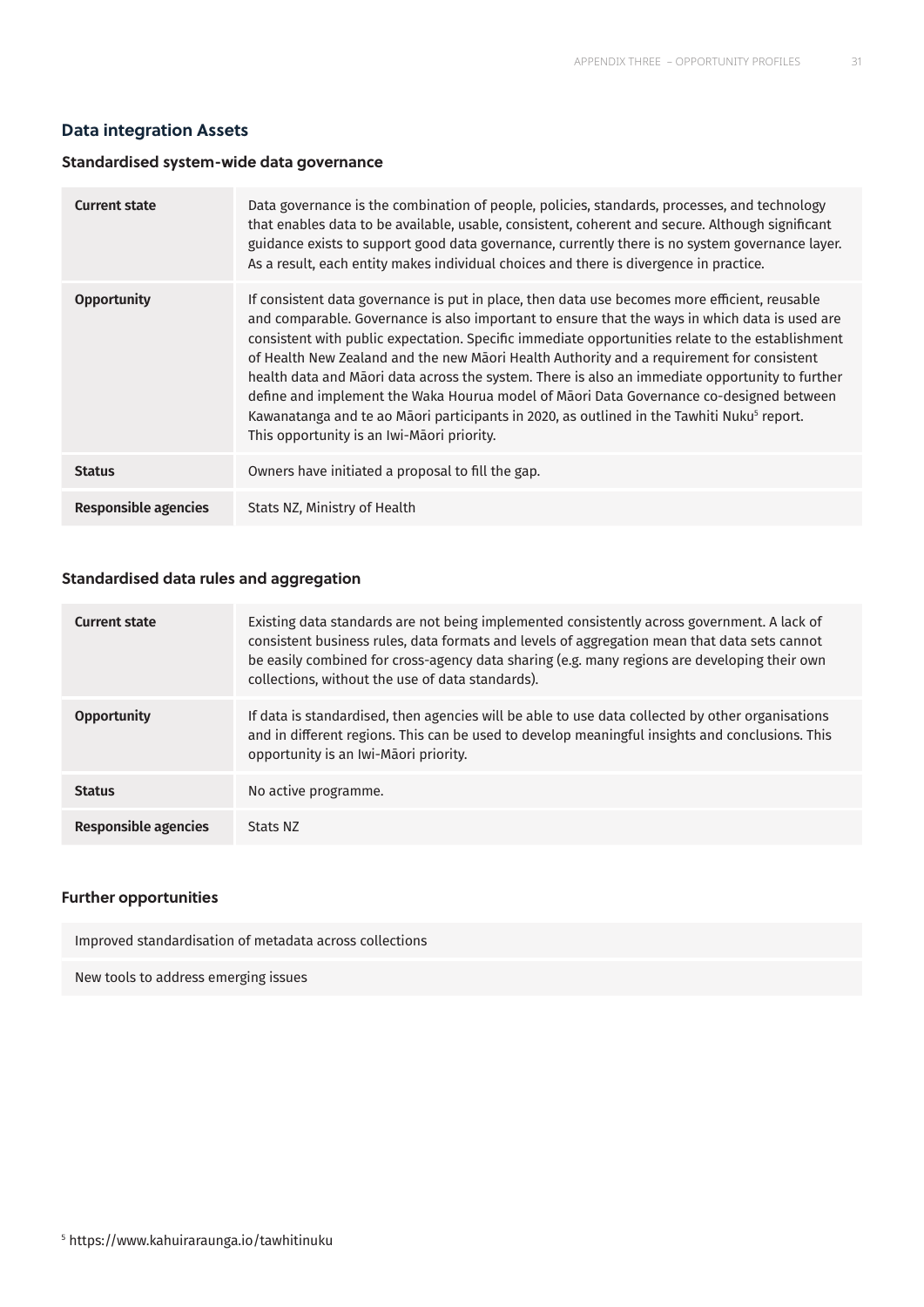#### **Iwi-Māori data needs and aspirations**

This dimension comprises four elements:

- Essential Iwi-Māori data infrastructure
- Reducing Iwi-Māori data dependency on the Crown
- Empowering data driven decision-making in te ao Māori
- Ability for Iwi-Māori to design or co-design data.

Specific opportunities included under this dimension, which have been incorporated into opportunities included under other pillars and dimensions include:

- More accurate population estimates
- Consistent business rules to support data sharing and interoperability
- Data registers and supporting infrastructure to enable data integration and reuse
- Data governance to ensure system assets are managed appropriately, readily accessible, and protected
- IDI improved range and ingestion of incoming data sets
- Consistent measurement of ethnic identity, including Māori descent and iwi affiliation.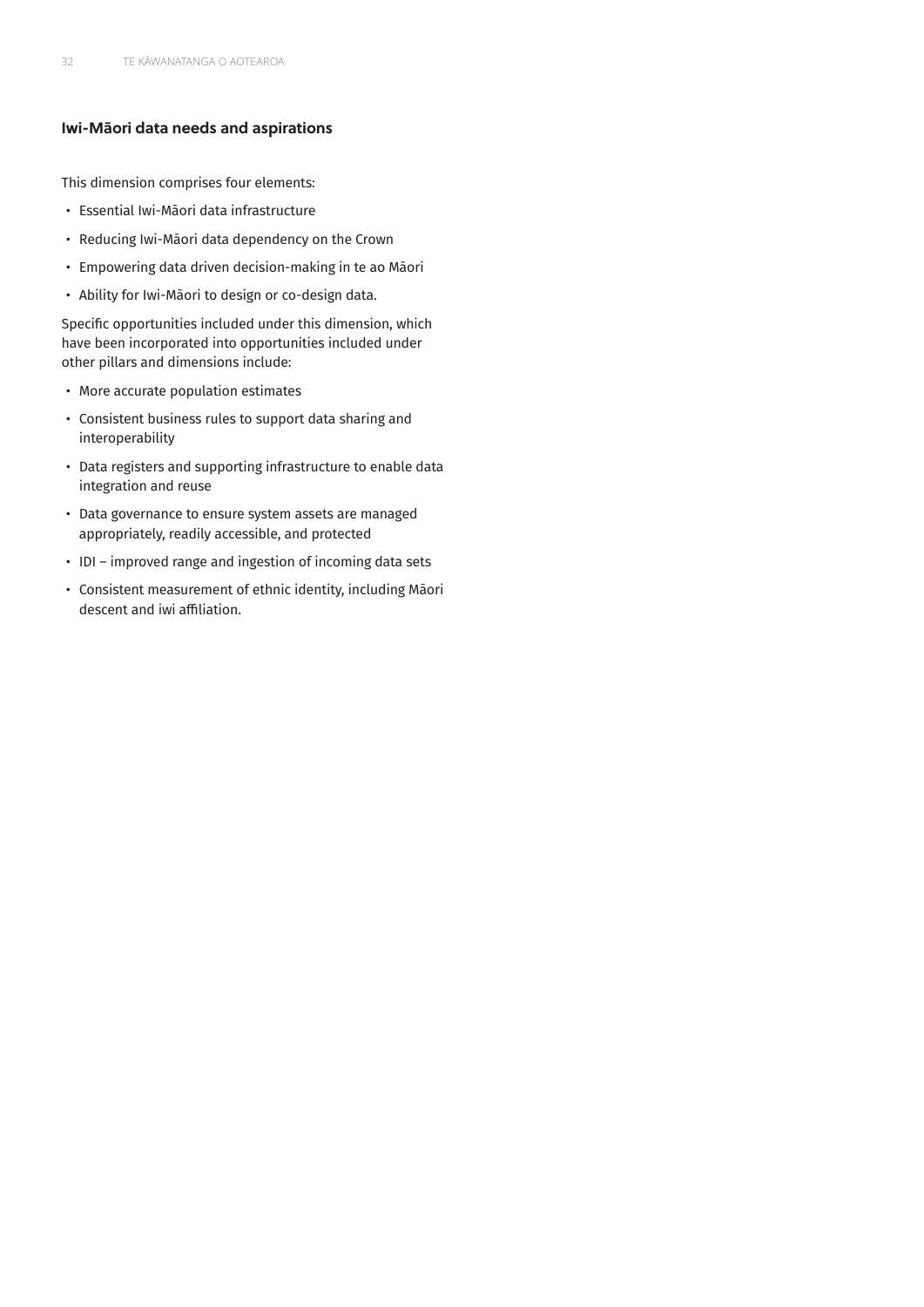# **Appendix Four – Alignment of opportunities to the Treasury's Living Standards Framework (LSF)**

| <b>LSF Categories</b>           | <b>Prioritised gaps</b>                                                                                                                                                                                                                                   |
|---------------------------------|-----------------------------------------------------------------------------------------------------------------------------------------------------------------------------------------------------------------------------------------------------------|
| Subjective well being           |                                                                                                                                                                                                                                                           |
| Health                          | • Centralise Primary Health Care data<br>• More comprehensive mental health and addiction data                                                                                                                                                            |
| Knowledge and skills            |                                                                                                                                                                                                                                                           |
| Jobs and earnings               | • Detailed occupational data and visibility of pay gaps for<br>populations of interest                                                                                                                                                                    |
| Cultural identity               | • Develop te ao Māori measures of wellbeing<br>• Consistent measurement of ethnicity across government                                                                                                                                                    |
| Time use                        | • More frequent data on unpaid and voluntary work                                                                                                                                                                                                         |
| Social connections              |                                                                                                                                                                                                                                                           |
| Housing                         | • Granular housing affordability and homelessness measurement                                                                                                                                                                                             |
| Civic engagement and governance |                                                                                                                                                                                                                                                           |
| Safety                          | · Sustainable and enhanced crime victim's data                                                                                                                                                                                                            |
| Income and consumption          | • Improved insights on child poverty and energy hardship                                                                                                                                                                                                  |
| Environment                     | • New conceptual and measurement framework for ecosystem<br>service<br>• Data on generation, reuse and disposal of waste<br>• Centralised and enhanced data on impacts of natural disasters                                                               |
| Social capital                  |                                                                                                                                                                                                                                                           |
| Human capital                   |                                                                                                                                                                                                                                                           |
| Natural capital                 | • Enhanced and standardised climate change data<br>• Nationally consistent measurement of land use over time at the<br>parcel level<br>• Additional water quality data collection sites<br>• Additional data on aquifer health and groundwater extraction |
| Financial and Physical capital  | • Additional satellite accounts for tourism, health and labour                                                                                                                                                                                            |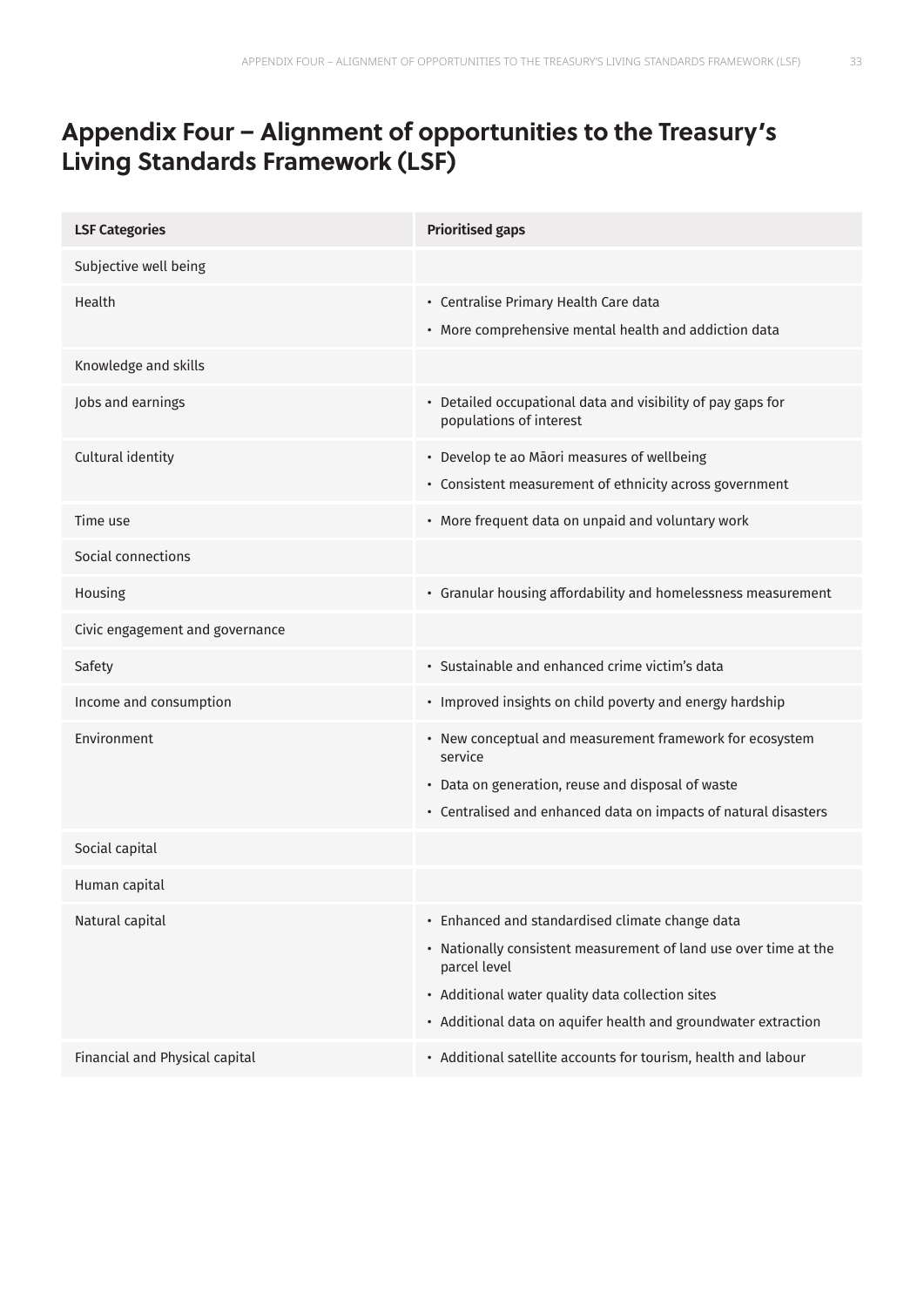| <b>LSF Categories</b>         | <b>Prioritised gaps</b>                                                                                                                                                                                                                                                                                                                                                                                                                                                                                                                                                                                                                         |
|-------------------------------|-------------------------------------------------------------------------------------------------------------------------------------------------------------------------------------------------------------------------------------------------------------------------------------------------------------------------------------------------------------------------------------------------------------------------------------------------------------------------------------------------------------------------------------------------------------------------------------------------------------------------------------------------|
| No equivalent category in LSF | • Improved data on the wellbeing of children<br>• Improved availability and standards are needed for community<br>level data<br>• New measures for family and whānau wellbeing<br>• New conceptual and measurement framework for equity<br>• More accurate and frequent measurement of population<br>• Standardised data rules and aggregations<br>• Additional registers and foundational data<br>• Standardised system-wide data governance<br>• Improved quality of data and access to the Integrated Data<br>Infrastructure<br>• Additional data on wellbeing of business owners<br>• Clearly defined Māori businesses<br>• Digital economy |
|                               | • Additional data integrations to enhance visibility of populations<br>of policy interest                                                                                                                                                                                                                                                                                                                                                                                                                                                                                                                                                       |
|                               |                                                                                                                                                                                                                                                                                                                                                                                                                                                                                                                                                                                                                                                 |

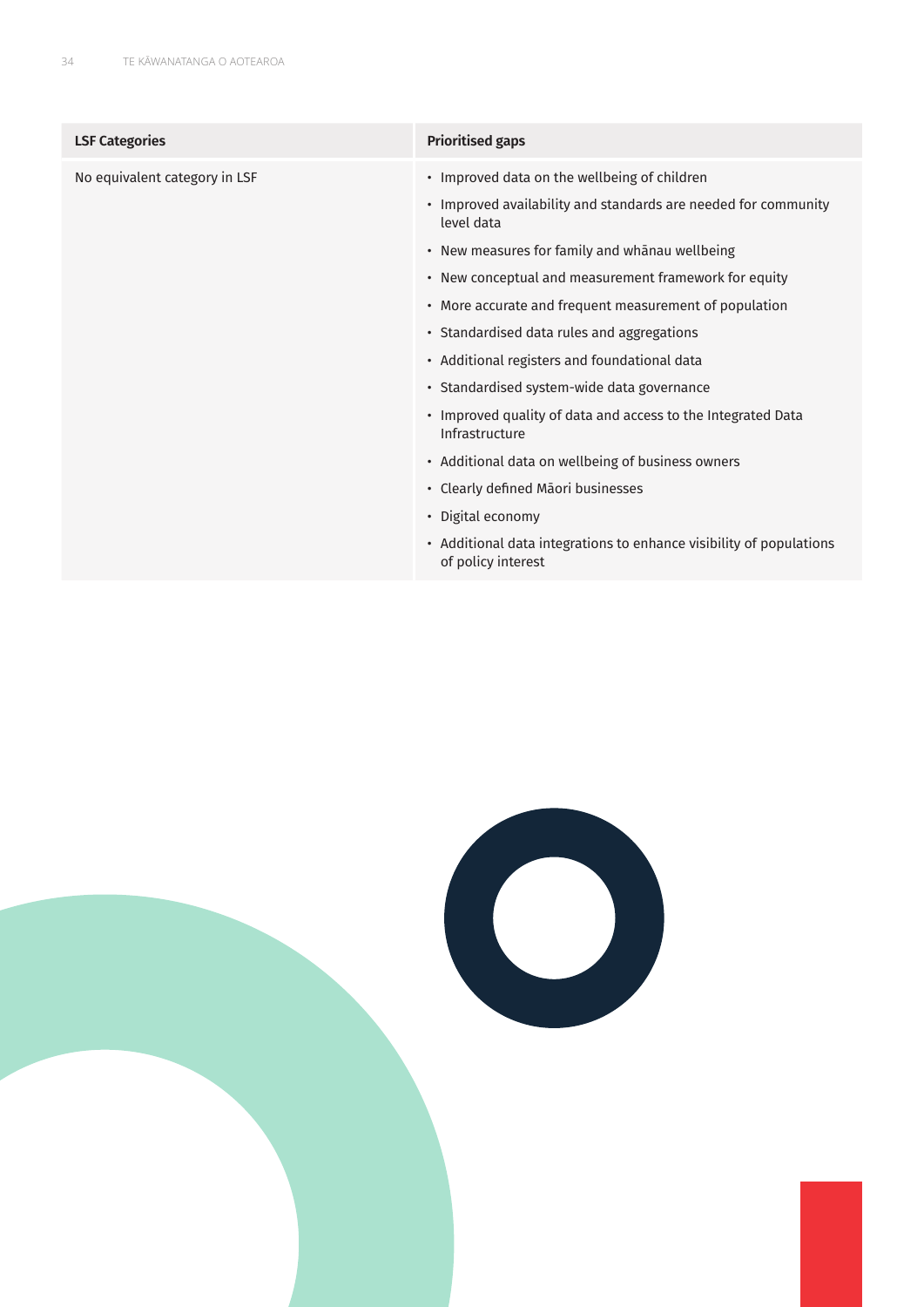# **Appendix Five – Indicative delivery roadmap**

The top 30 investment opportunities contain opportunities that are already in train, those that are expected to result in a Budget bid in the next two years, and new initiatives that will require substantial development before they are investmentready. Some opportunities have dependencies on other programmes across government which means they can't be implemented at this time, others are subject to delivery constraints.

Prioritisation data and implementation considerations have been combined to form an indicative roadmap (with the highest priority investments in each pillar in **bold** and responsible agencies identified). This roadmap indicates when each project would be completed.

The roadmap will be refined and validated each year and presented with each iteration of the Plan.

| <b>Completion window</b>                        |                                                                                                                                                                                                                                                          |                                                                                                                                                                                                                                                                          |                                                                                                                                                                                       |
|-------------------------------------------------|----------------------------------------------------------------------------------------------------------------------------------------------------------------------------------------------------------------------------------------------------------|--------------------------------------------------------------------------------------------------------------------------------------------------------------------------------------------------------------------------------------------------------------------------|---------------------------------------------------------------------------------------------------------------------------------------------------------------------------------------|
| <b>Pillar/Dimension</b>                         | Years 1-3                                                                                                                                                                                                                                                | Years 4-7                                                                                                                                                                                                                                                                | <b>Years 8-10</b>                                                                                                                                                                     |
| <b>Economy</b>                                  | • Improved insights on child<br>poverty and energy hardship<br>(MSD, MBIE, Stats NZ)<br>• Clearly defined Māori businesses<br>(Stats NZ, TPK, MBIE)<br>• New data to define and measure<br>the size and value of the digital<br>economy (Stats NZ, MBIE) | • Granular housing affordability<br>and homelessness measurement<br>(HUD)<br>• Updated occupation definitions<br>and visibility of pay gaps for<br>populations of interest (Stats NZ,<br>PSC, MBIE)                                                                      | • Additional data on wellbeing of<br>business owners (MBIE)<br>• Additional satellite accounts<br>for tourism, health and labour<br>(Stats NZ)                                        |
| <b>Environment</b>                              | • Nationally consistent<br>measurement of land use over<br>time at the parcel level (MfE)<br>• Enhanced and standardised<br>climate change data (MfE)                                                                                                    | • Data on waste meets<br>international standards (MfE,<br>MBIE)<br>• Additional water quality data<br>collection sites (MfE)<br>• Additional data on aquifer health<br>and groundwater abstraction<br>(MfE)                                                              | • Centralised and enhanced<br>data on the impact of natural<br>disasters (MfE, MBIE)<br>• New conceptual and<br>measurement framework for<br>ecosystem services (MfE, DoC)            |
| <b>Society</b>                                  | • More accurate and frequent<br>measurement of population<br>(Stats NZ)<br>• Sustainable and enhanced crime<br>victim's data (MoJ)                                                                                                                       | $\cdot$ Consistent measurement of<br>ethnicity across government<br>(Stats NZ)<br>• Centralized Primary Health Care<br>data (MoH)<br>• Better characterised mental<br>health and addiction data (MoH)<br>• More frequent data on unpaid<br>and voluntary work (Stats NZ) | • New conceptual and<br>measurement framework for<br>equity (MSD, SWA, MoE, MoH,<br>MoJ, MBIE, TPK)<br>• New measures for family and<br>whānau wellbeing (Stats NZ, TPK,<br>MSD, SWA) |
| <b>Populations of</b><br><b>Policy Interest</b> | • Improved data on the wellbeing<br>of children (SWA, Stats NZ, DPMC,<br>TPK)<br>$\cdot$ New te ao Māori measures of<br>wellbeing (TPK)                                                                                                                  |                                                                                                                                                                                                                                                                          | • Additional data integrations to<br>enhance visibility of populations<br>of policy interest (Stats NZ)<br>· Improved availability and<br>standards for community level<br>data (SWA) |
| <b>Data Integration</b>                         | • Improved quality of data and<br>access to the Integrated Data<br>Infrastructure (Stats NZ, Toitū Te<br>Whenua, MBIE, MfE, MPI)<br>· Standardised system-wide data<br>governance (Stats NZ, MoH)                                                        | • Additional registers and<br>foundational data (Stats NZ,<br>Toitū Te Whenua, MBIE, MfE, MPI)                                                                                                                                                                           | • Standardised data rules and<br>aggregations (Stats NZ)                                                                                                                              |